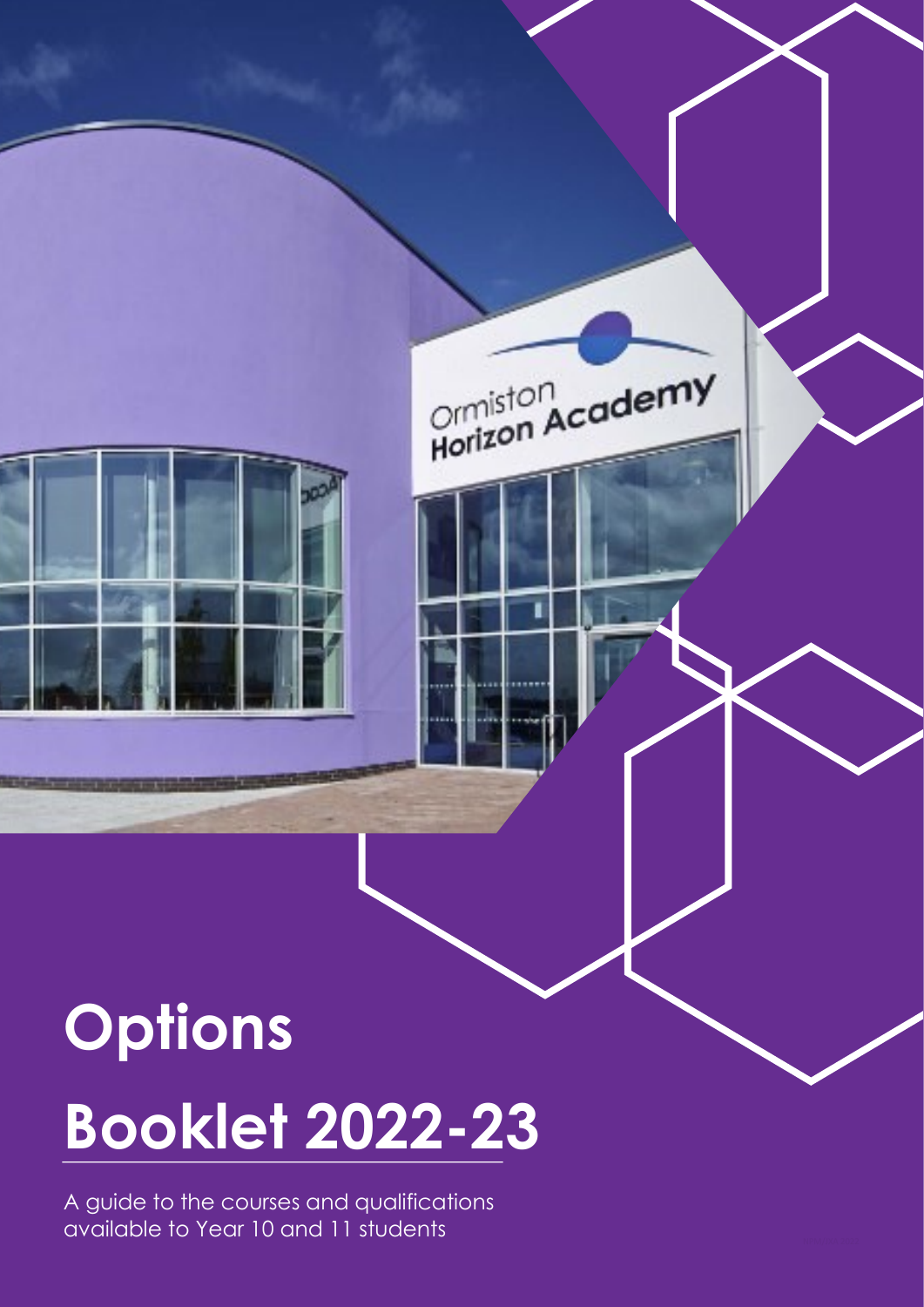



**Principal: Mr A W Fitzgibbon BSc (Hons) PGCE**

Turnhurst Road, Tunstall, Stoke-on-Trent, ST6 6JZ Tel: 01782 883333

Email: info@ormistonhorizonacademy.co.uk

Dear Parent/Carer

This Options booklet outlines the structure for Key Stage 4 in Years 10 and 11.

At Ormiston Horizon Academy, a range of options subjects are available and we aim to provide all students with the opportunity to study a broad, balanced and ambitious curriculum. To access a range of qualifications that will support students in engaging with subjects they will enjoy and succeed in, they are encouraged to talk to subject teachers, their personal tutor and our careers advisors to gain a clear understanding of what subject areas they should be considering.

Each student will study GCSE **English Language & English Literature, Mathematics, Sciences and either Geography or History.**

Once you have read through the booklet over half term and considered the options you will select, there will be an in-person options evening at the academy on Wednesday 2<sup>nd</sup> March from 5pm until 6:15pm.

In addition, students should then rank their top two subjects in each block with rank 1 being their preferred choice. Wherever possible, students will be allocated their first or second option choice. Once the courses commence in September students will **not** be able to change options, due to group sizes and staffing.

If you have any queries or would like to discuss any issues please do not hesitate to contact the Raising Standards Leader for Year 9, Miss Wilkes, through reception.

Yours sincerely

#### *L Toach*

Mrs Toach SeniorVice Principal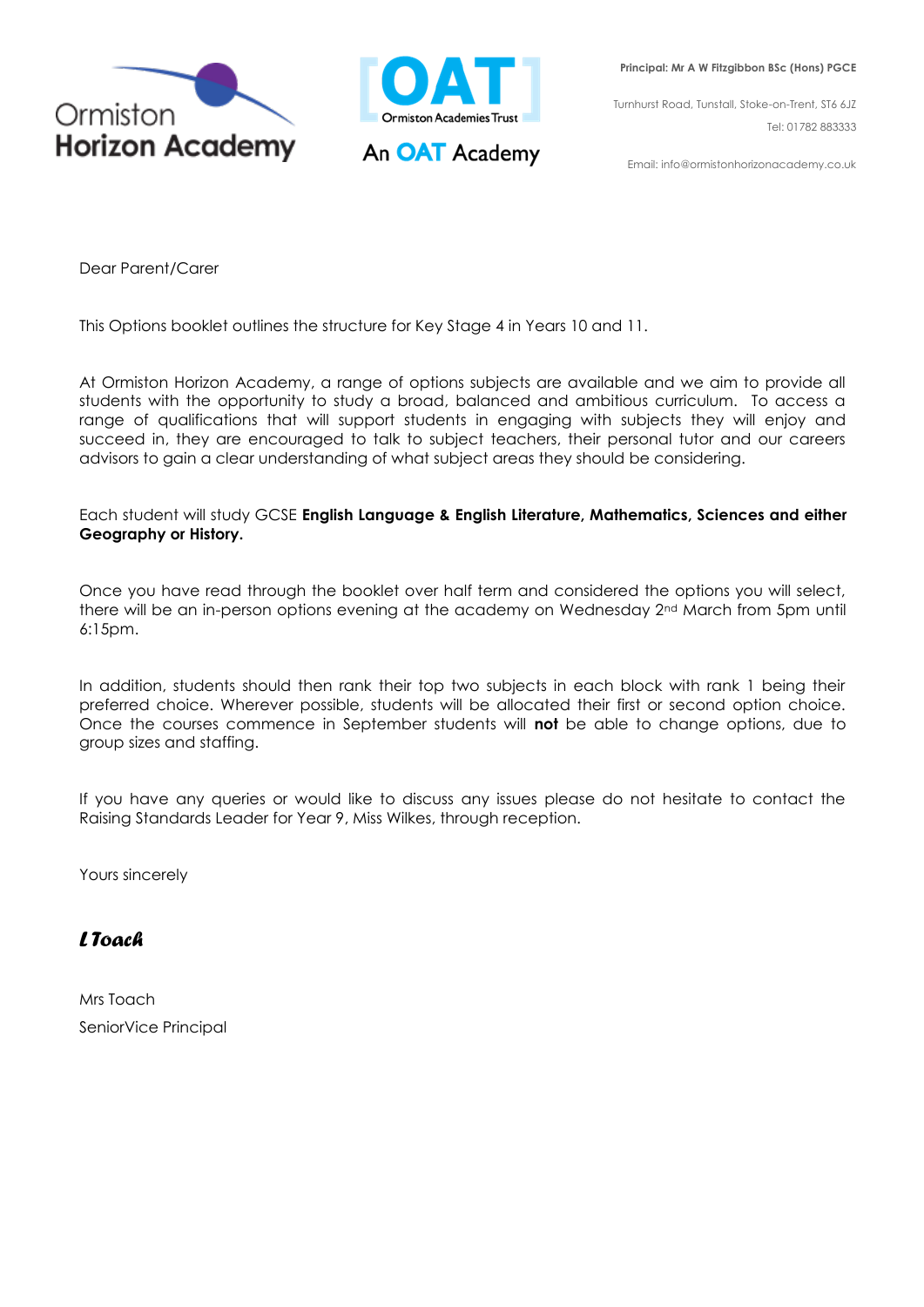### **Your Pathways to Success**

Dear Year 9 Student,

Options time is an important point in your education, as it is here that you get to choose some of the subjects that you will study for the next two years. We know that it can be a difficult time because there are a lot of questions that you might have: Which subject is right for me? What if I don't know what I want to do at all? Rest assured that we will help you to make choices about your future learning that are right for you.

This booklet and the options process are designed to make this time less worrying for you and your parents/carers. They will help you to start making decisions about your learning and to choose subjects that suit your aspirations, skills and needs.

Please use all the information available to you: this booklet; advice from teachers; your Personal Tutors and your parents. All of these people know you in some way and may be able to suggest whether they think a subject would suit you as a learner. You will also be working on this in tutor time and may already have some firm ideas.

The deadline for submitting your Options Form will be **Wednesday 9th March**. The form should be completed electronically.

We hope that the information allows you to make the right choices that will see you succeeding over the next three years and beyond.

Mr Fitzgibbon Principal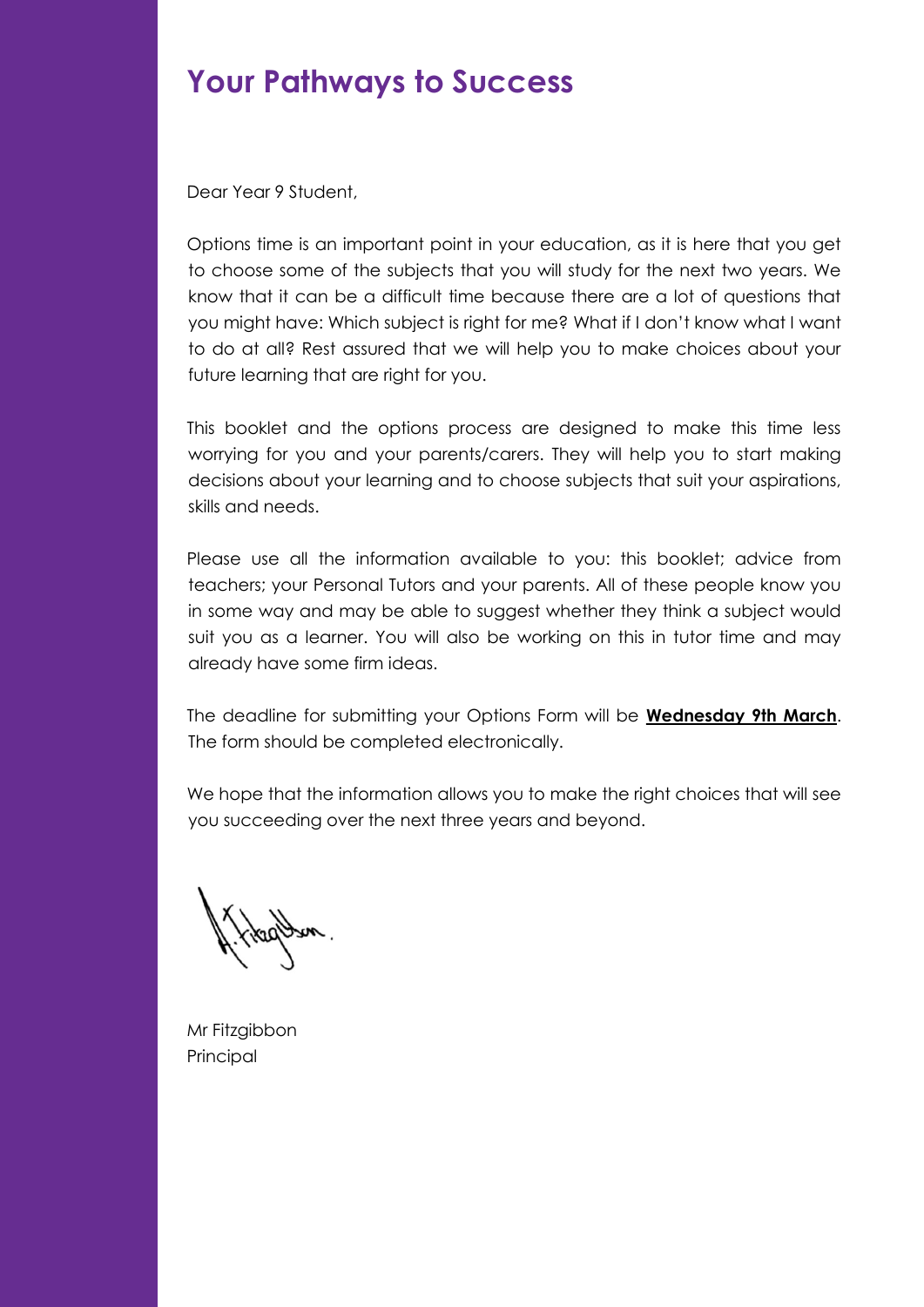# **What is Key Stage 4?**

The curriculum at Key Stage 4 consists of a mixture of Essential Learning and Additional Learning. Students will be able to choose subjects for their additional learning according to their strengths and interests. They will be guided through their choices by subject teachers, tutors and other staff to ensure that their choices are appropriate.

The Key Stage 4 (KS4) curriculum reflects the National Curriculum requirements www.gov.uk/government/publications/national-curriculum-in-England-secondarycurriculum - and the curriculum policy of the school.

We want to offer as much individual choice as we can, so that students can follow courses they need for interest and their future career paths. However, there are also certain constraints and requirements that govern students' choices: the following pages explain what these are.

We urge that all students opt for a broad and balanced curriculum. Whilst all GCSEs have equal status, they do stress different skills and ways of learning. When making choices students must balance their skills and learning styles in order to keep options open for later life, such as choosing college or A level courses.

### **Essential Learning: What does everyone do?**

All students are taught a core programme which we refer to in this booklet as Essential Learning. These are the subjects and skills that are statutory for all children aged 14-16, with the addition of English Literature, which we feel is important too, and is studied by everyone.

Essential Learning comprises:

- **+** English
- English Literature
- **Mathematics**
- Science
- PE
- PSHE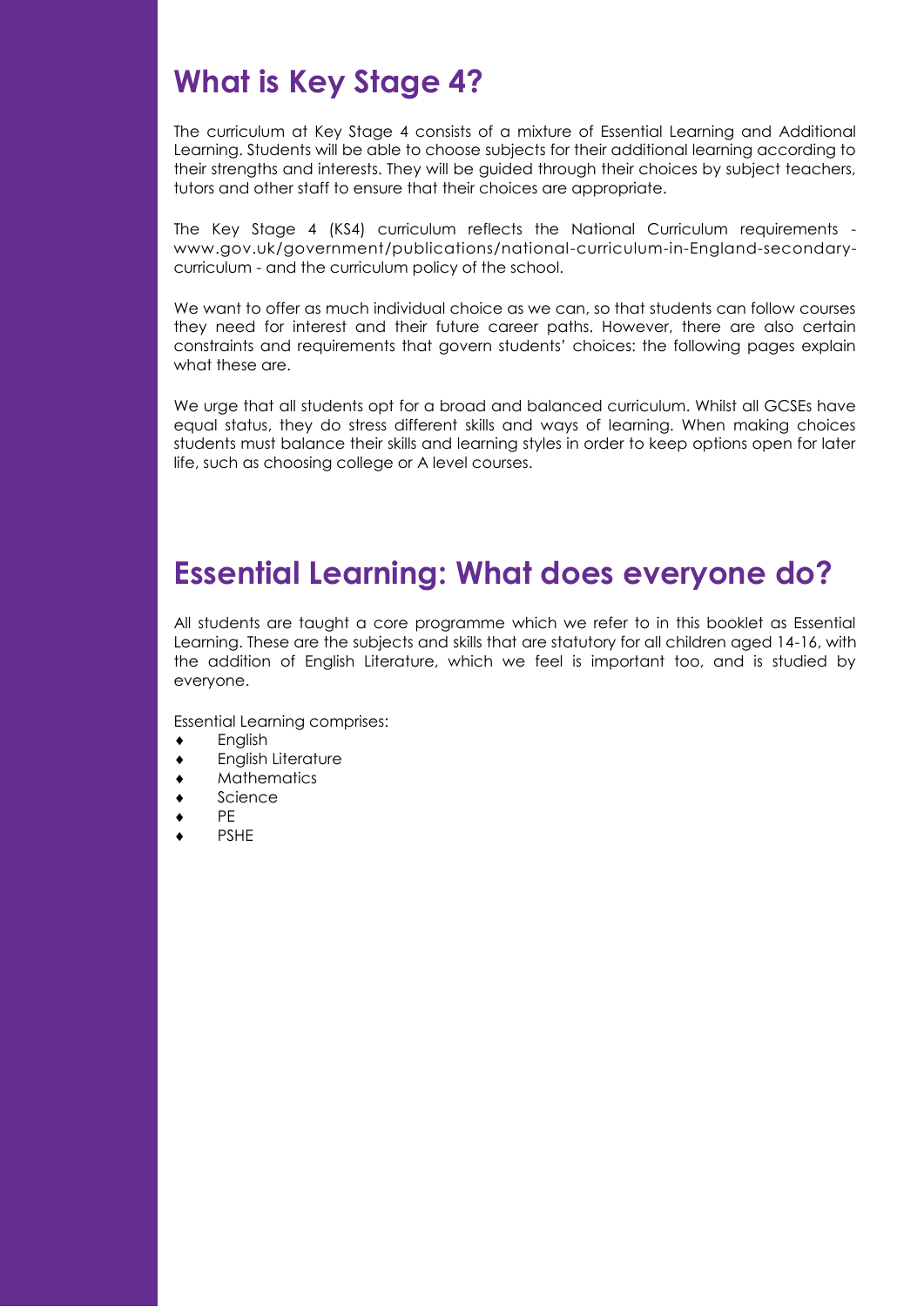## **Understanding qualification levels**

#### **What level of qualifications will I study in Year 10 and 11? (These are sometimes referred to as POST-14 qualifications)**

When you are in Year 9, you will choose your Key Stage 4 options. The subject qualifications offered will be a mixture of Level 2 GCSE and Vocational Diplomas, for example, English Language and Mathematics are GCSEs and Health and Social Care is a BTEC.

#### **What level of qualifications will I study when I leave Year 11? (These are sometimes referred to as POST-16 qualifications)**

The overall majority of student's progress to Level 3 Qualifications such as a mixture of A-Levels and Vocational Diplomas. Some students prefer the Apprenticeship route.

#### **What level of qualifications will I study if I want to go to University? (These are sometimes referred to as POST-18 qualifications)**

University course entry is based on a minimum number of UCAS points. The UCAS points equate to different Level 3 qualifications grades students achieve. Level 2 Grade 4 in both English and Mathematics is also a requirement. For more information on UCAS points https://www.ucas.com/undergraduate/what-and-where-study/entry-requirements/ucastariff-points

#### **Can I still achieve a Degree without going to University?**

Yes! However not all careers offer this route. For more information on Degree Apprenticeships https://www.ucas.com/alternatives/apprenticeships/apprenticeshipsengland/what-apprenticeships-are-available/degree-apprenticeships

# Comparing the Different Levels of Education

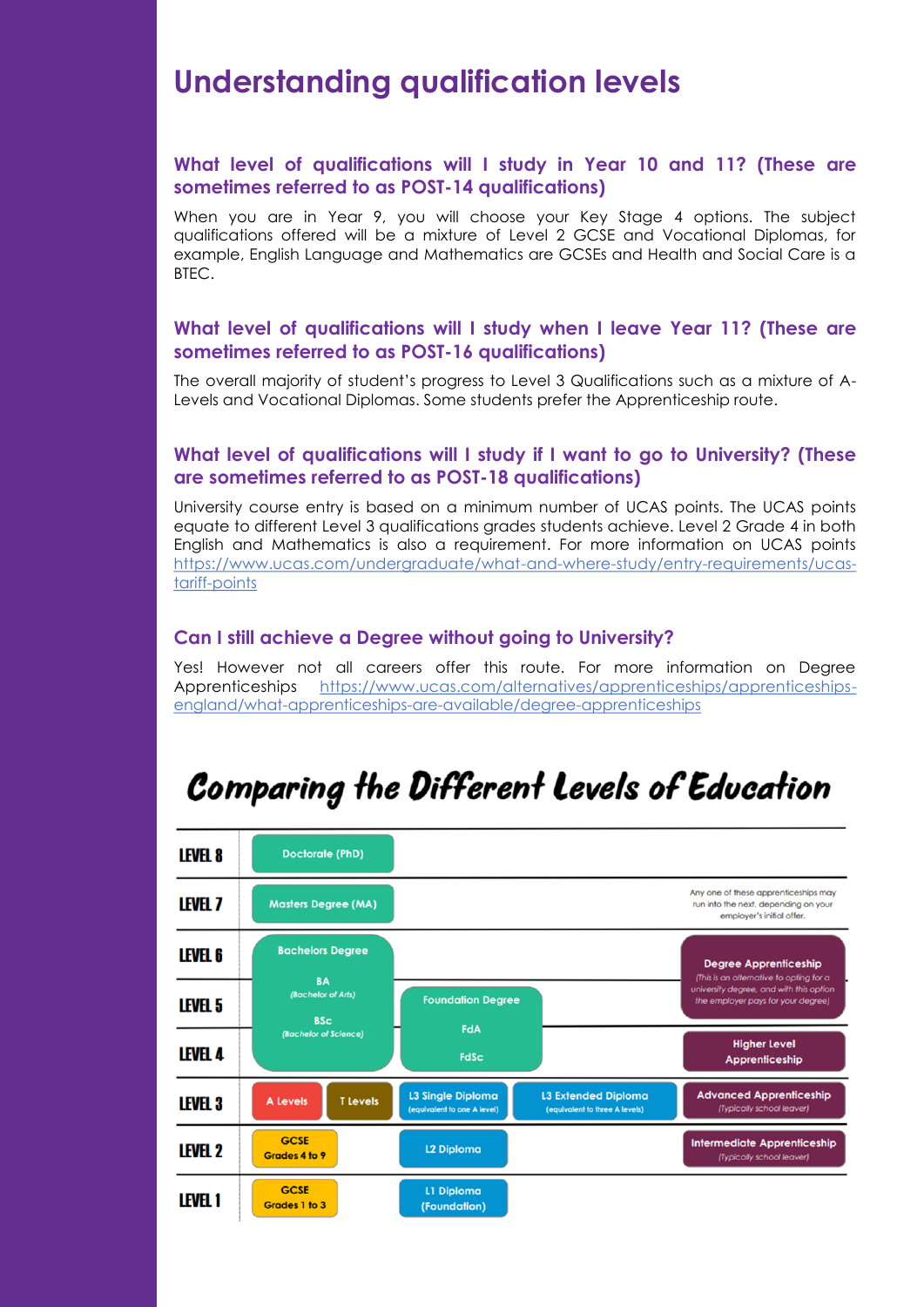# **What Are My Choices?**

This booklet takes you through the Core Curriculum subjects (Mathematics, English, Science) which are mandatory and will provide you with a broad and balanced subject base.

After the Core Curriculum subjects, you will have a number of options (depending on your pathway). You will find information about all of the subjects on offer in year 10 and 11.

It is important that you enjoy learning. We want you to pick courses that you find interesting, play to your strengths and develop your skills. You should consider carefully how these choices will affect your future at OHA and beyond. Many courses of study will link directly into post-16 courses.

### **How do I make my choices?**

**You will get the option to choose from four different option blocks. Due to the similarities of the subject content, you can not choose to study:**

**A. GCSE Fine Art , Photography and GCSE Textiles (only one of these may be picked) B. GCSE PE & OCR Sport**

**C. Health & Social Care along with Child Development**

| <b>Option: EBACC Choose either Geography or History</b>                            |  |                                      |  |  |
|------------------------------------------------------------------------------------|--|--------------------------------------|--|--|
| <b>GCSE Geography</b>                                                              |  | <b>GCSE History</b>                  |  |  |
| In Option A, B & C you are assigned one subject. Please indicate a preference 1, 2 |  |                                      |  |  |
| <b>Option A</b>                                                                    |  |                                      |  |  |
| <b>GCSE Drama</b>                                                                  |  | <b>GCSE Fine Art</b>                 |  |  |
| <b>GCSE Design Technology</b>                                                      |  | <b>GCSE/Voc Sport</b>                |  |  |
| <b>GCSE History</b>                                                                |  | <b>BTEC Music</b>                    |  |  |
| <b>GCSE Psychology</b>                                                             |  | <b>BTEC Health and Social Care</b>   |  |  |
| <b>VOC. Hair &amp; Beauty</b>                                                      |  | <b>Voc Hospitality and Catering</b>  |  |  |
| <b>Option B</b>                                                                    |  |                                      |  |  |
| <b>GCSE Spanish</b>                                                                |  | <b>GCSE Psychology</b>               |  |  |
| <b>GCSE French</b>                                                                 |  | <b>Voc Dance</b>                     |  |  |
| <b>GCSE Fine Art</b>                                                               |  | <b>BTEC Music</b>                    |  |  |
| <b>GCSE Art Textiles</b>                                                           |  | <b>GCSE RE</b>                       |  |  |
| <b>GCSE Photography</b>                                                            |  | <b>Voc Hospitality and Catering</b>  |  |  |
| <b>VOC Construction</b>                                                            |  |                                      |  |  |
| <b>Option C</b>                                                                    |  |                                      |  |  |
| <b>GCSE/Voc Sport</b>                                                              |  | Voc. Creative iMedia                 |  |  |
| <b>VOC.Child Development</b>                                                       |  | <b>GCSE Fine Art</b>                 |  |  |
| <b>GCSE Triple Science</b>                                                         |  | <b>GCSE Design Technology</b>        |  |  |
| <b>VOC Construction</b>                                                            |  | <b>BTEC Enterprise</b>               |  |  |
| <b>VOC. Hair &amp; Beauty</b>                                                      |  | <b>BTEC Health &amp; Social Care</b> |  |  |
| <b>GCSE Spanish</b>                                                                |  | <b>GCSE RE</b>                       |  |  |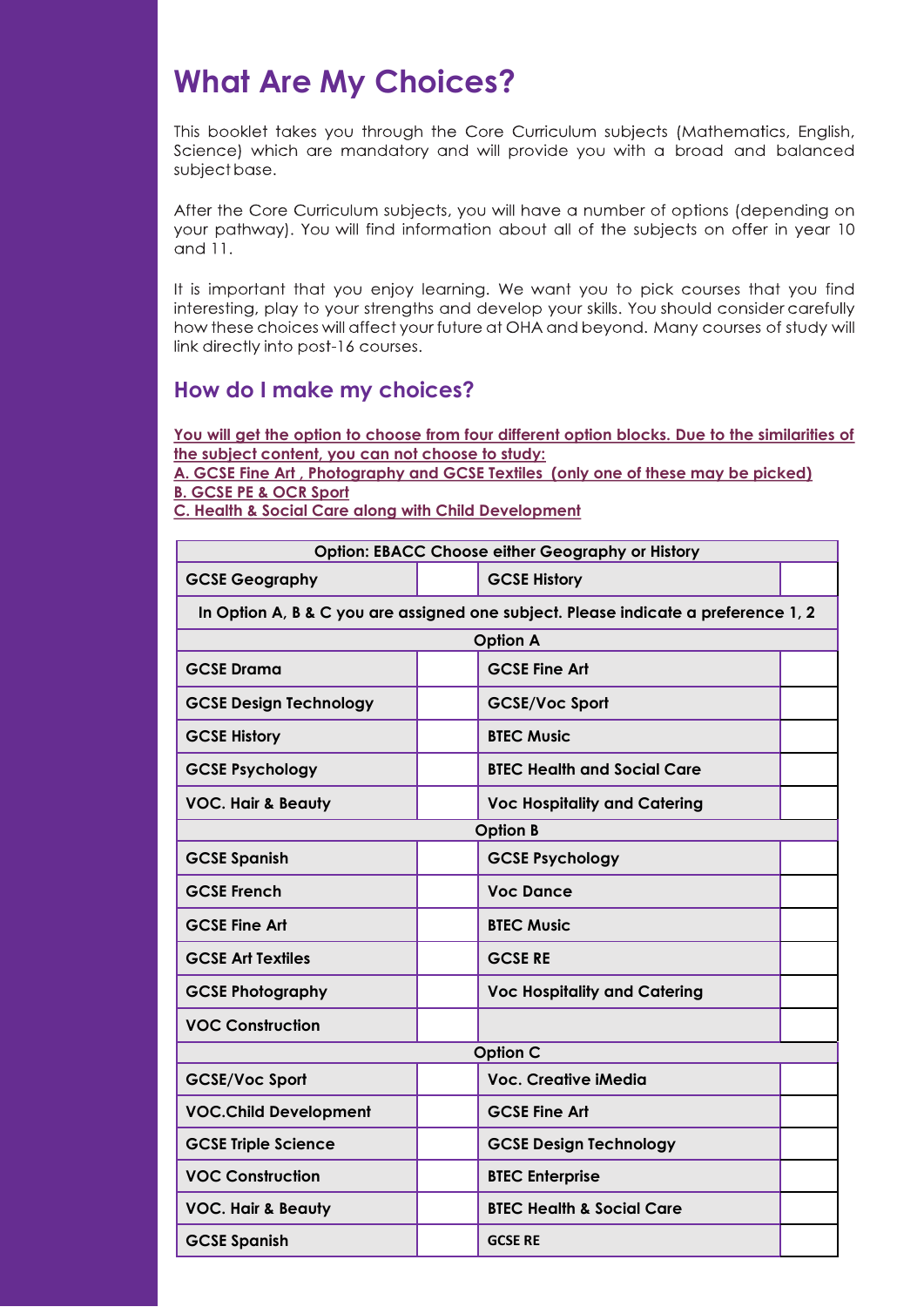#### **How do I indicate my option choices?**

Study carefully the subject information that follows and be sure to understand what you are taking on. Discuss your options with your parents/carers and teachers to make sure you are making the right decisions. You and your parents/carers can request an interview to finalise your choices if necessary. Once you have made your final choices complete the option form online.

### **Can I change my mind later?**

When you have made your choices, numbers have to be balanced in teaching groups and then the timetable is prepared. This is a long process and it cannot be readily changed.

#### **Will I automatically secure a place on my first choice courses?**

Not necessarily, for three reasons:

- The range of subjects offered now, at the planning stage, may have to be modified because of staffing or other constraints. Due to the wide curriculum offer, there is usually one or two subjects that do not attract the necessary number of students to be financially viable. Each year group is different, so at this stage we do not know which subjects are likely not to run. That is why it is very important to think carefully about second choices.
- It may be necessary to limit numbers for safety reasons and for access to equipment.
- Students' levels of attainment and progression in Year 9 will be taken into consideration before confirmation of final choices.

#### **Which targets will I be set?**

Your Minimum Expected Grade will be based on entry levels that you came to the academy with from primary school, as well as your progress in Key Stage 3. This will then be matched with estimates from the Department for Education for students of your ability and we will expect you to match or out-perform students of similar ability nationally.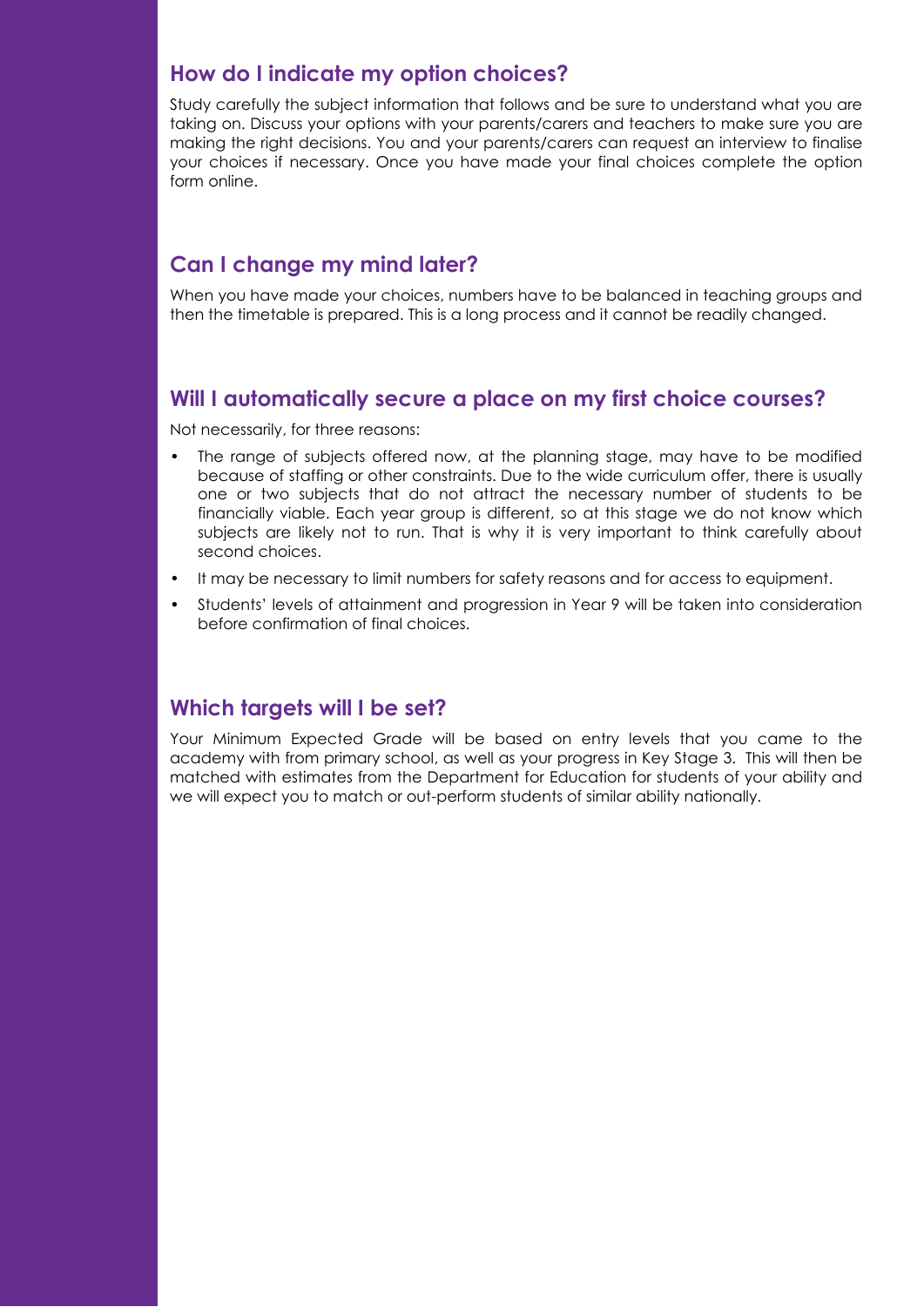### **Choosing GCSE Options**

Your GCSE subject options will be firmly in your sight if you're in Year 9 right now, or coming up to that stage of life.

We all struggle with choices. So what should you bear in mind when [choosing GCSE](https://www.studential.com/student-underground/gcse-subject-options-how-important-are-they)  [options?](https://www.studential.com/student-underground/gcse-subject-options-how-important-are-they) Here are a few pointers:

#### **Let the choices be yours**

You may have already found that many people will have opinions about your choices. You'll receive advice from parents and teachers - do listen but in the end go for what you'd like to do.

You may also have friends suggesting you do the same subjects as them – choose for yourself.

Ultimately we suggest you choose subjects that you will enjoy.

Further down the line when workload is heavy you'll appreciate enjoying a subject and looking forward to rather than dreading lessons. It's very easy to then talk yourself out of taking a subject you love.

Instead ask "Why not?".

#### **Think about your future**

This is a simple one but very important. It's almost certain that [subjects you take at A](https://www.studential.com/further-education/A-levels/how-to-choose-your-A-levels)  [Level](https://www.studential.com/further-education/A-levels/how-to-choose-your-A-levels) will have to be part of your options at GCSE.

If you want to go on that far, what subjects do you see yourself taking? This long term thinking also applies to [university](https://www.studential.com/university) and [careers.](https://www.studential.com/GCSEs/finding-a-job-after-school)

It can be scary to think that far ahead but spend a little time dreaming. What would you like to do with your life?

#### **Strike a balance**

Choose good [GCSE options](https://www.studential.com/student-underground/gcse-subject-options-how-important-are-they) that will look balanced.

If you love the Arts, find a subject like History or a language alongside it. The reason for balance is not to please teachers or parents; it's just a way of keeping your options open.

As your school career progresses you may find you have gifts you never dreamed of. Try to not shut too many doors too soon.

#### **Choose the subject not the teacher**

We all know sometimes a relationship with a teacher can be hard.

You may be tempted to avoid a topic because the teacher is one you find difficult. Try hard not to let that put you off.

Similarly you may choose a subject because of a great teacher – but think hard. In the long term teachers will change but its subject that will carry you through.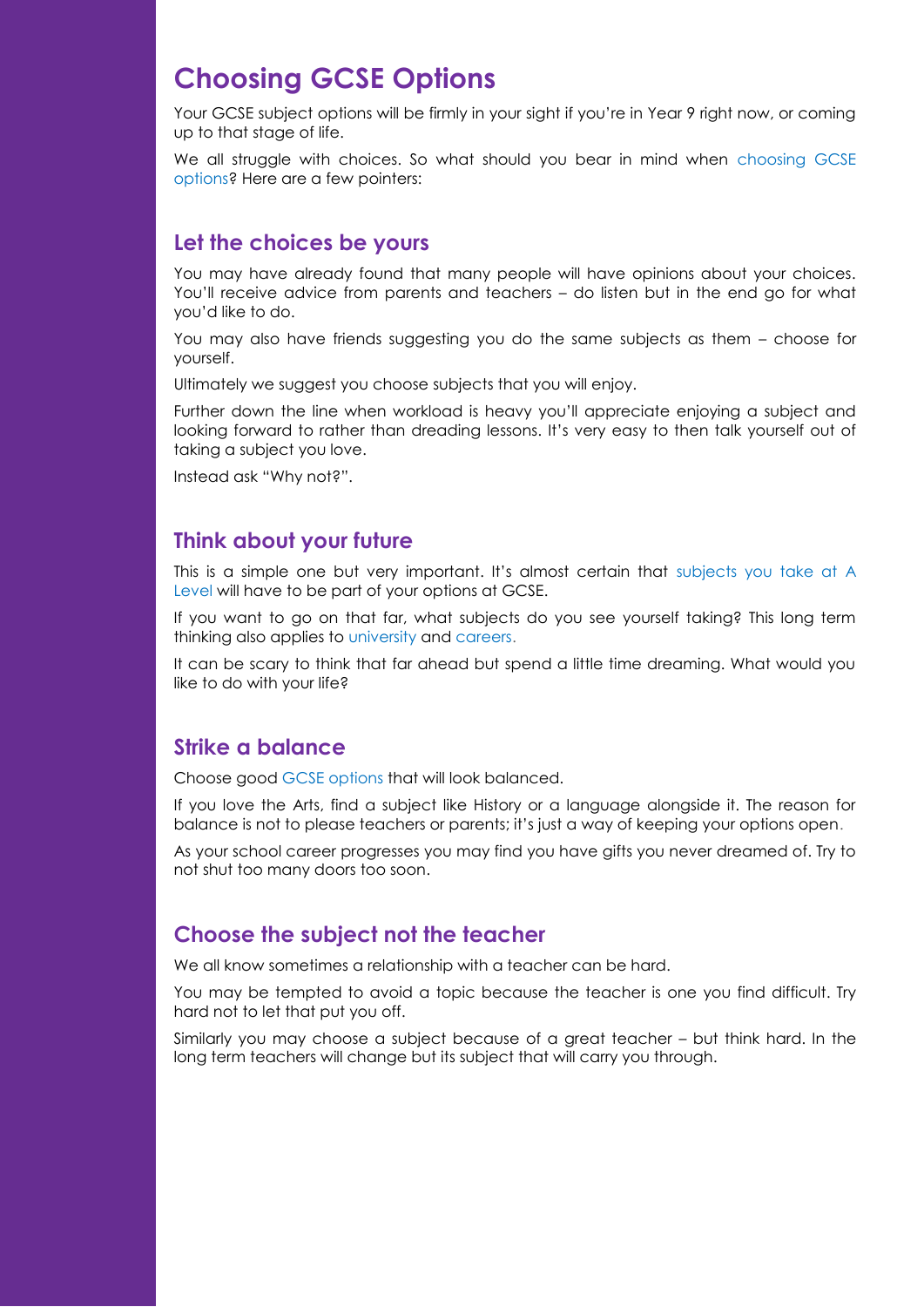### **Where can I get help and support?**

#### **To arrange a careers meeting**

All students in Year 9 and Year 11 will have the opportunity to have a careers meeting with the Careers Adviser.

If you require additional support, please email one of the of the careers team who will be more than happy to help organise an appointment:

| CEAIG Leader:       | Mrs P Lea: PLea@ormistonhorizonacademy.co.uk      |
|---------------------|---------------------------------------------------|
| CEIAG Co-ordinator: | Mrs Z. Heath: zheath@ormistonhorizonacademy.co.uk |

#### **Can my teachers or Personal Tutor help with careers information?**

Absolutely! Your teachers know the difference in levels of qualifications and where to find information on jobs in the local area. They can also talk to you about their own experiences such as the different jobs they have had and which college and university they went too.

#### **Can I speak to the careers team outside of the academy?**

Yes! The Stoke-on-Trent Careers Service work throughout the school holidays:

[https://www.stoke.gov.uk/info/20007/schools\\_and\\_education/148/](https://www.stoke.gov.uk/info/20007/schools_and_education/148/young_peoples_careers_advice_service/1) [young\\_peoples\\_careers\\_advice\\_service/1](https://www.stoke.gov.uk/info/20007/schools_and_education/148/young_peoples_careers_advice_service/1)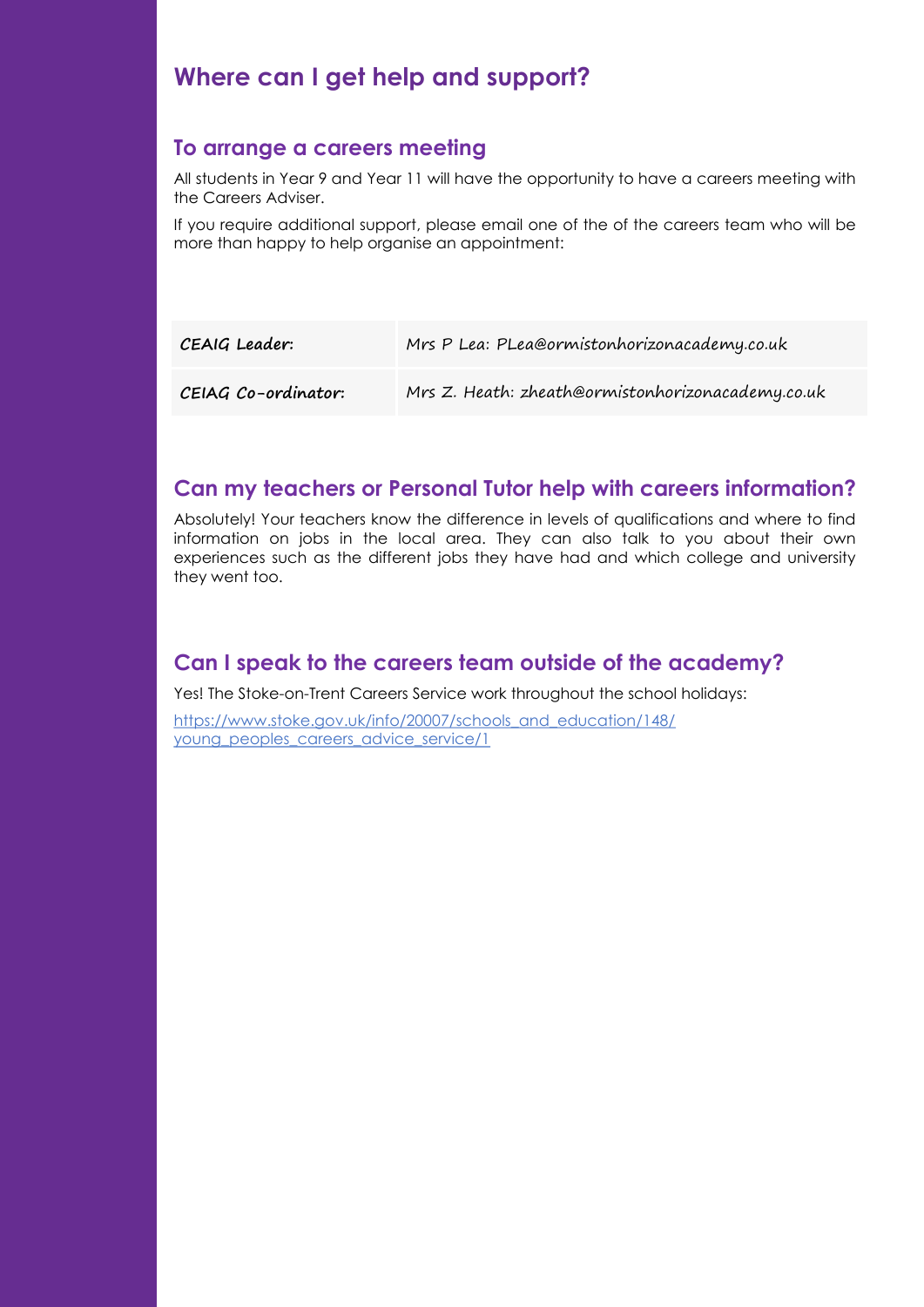### **GCSE English Language**

Director of English: Mrs Gardner Contact: sgardner@ormistonhorizonacademy.co.uk Specification: AQA

#### Why is this a core subject?

It is the most commonly-quoted qualification for jobs, courses and promoted posts in the country. That is why it is compulsory.

#### What will I study?

GCSE English Language presents students with challenging texts from the 19th, 20th and 21st centuries. The texts, which cover a range of genres and types, are used to assess students' ability to understand, analyse and synthesise information.

#### What skills are required?

Students need to be able to read independently and give a critical response to the texts they have studied. They will develop their ability to write clearly for different audiences and purposes, and be able to speak and listen in a range of contexts.

#### How will I be assessed?

Students take two examinations for English Language which assess their understanding of how writers use techniques to engage readers, and how different writers present a similar topic over time.

#### What are the career opportunities?

A qualification in English can lead to a variety of careers including: Administration, Journalism, Law, Marketing, Teaching and many more. English teaches essential communications skills that are valuable and highly sought by employers.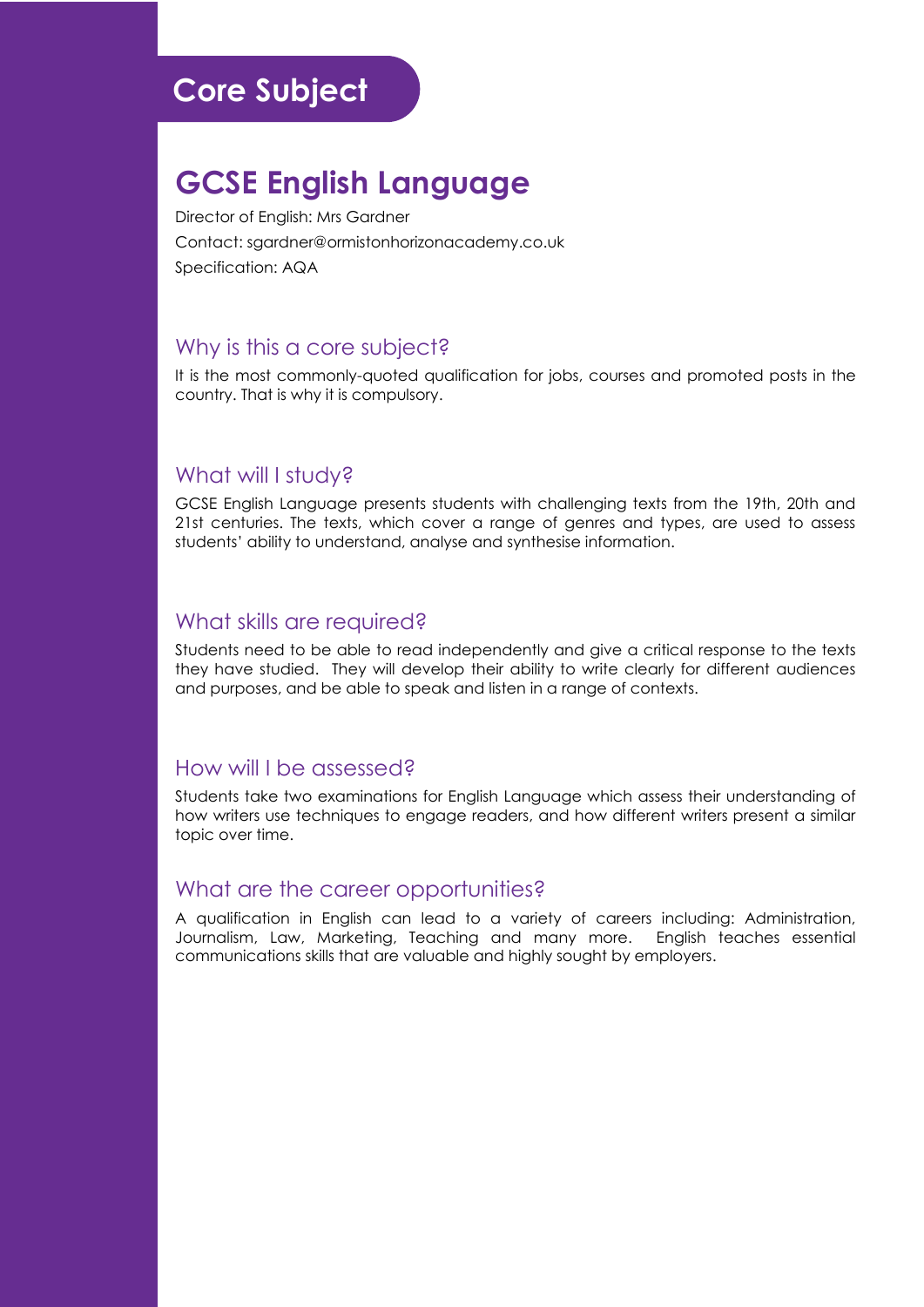### **GCSE English Literature**

Director of English: Mrs Gardner Contact: sgardner@ormistonhorizonacademy.co.uk Specification: AQA

#### Why is this a core subject?

It is the most commonly-quoted qualification for jobs, courses and promoted posts in the country. That is why it is compulsory.

#### What will I study?

In English Literature students study *Macbeth*, *A Christmas Carol*, *An Inspector Calls* and a range of *Conflict* poetry.

#### What skills are required?

Students will need to be able to read independently and give a critical response to texts they have studied. They will develop their ability to write clearly for different audiences and purposes, and be able to speak and listen in a range of contexts.

#### How will I be assessed?

Students also take two English Literature examinations in which they will be assessed on their understanding of novels, plays and poems written by British Literary Heritage writers. In addition to this, students will also undertake a speaking and listening qualification for which they can be awarded a Pass, Merit or Distinction for delivering a speech on a topic that they are passionate about.

#### What are the career opportunities?

A qualification in English can lead to a variety of careers including: Administration, Journalism, Law, Marketing, Teaching and many more. English teaches essential communications skills that are valuable and highly sought by employers.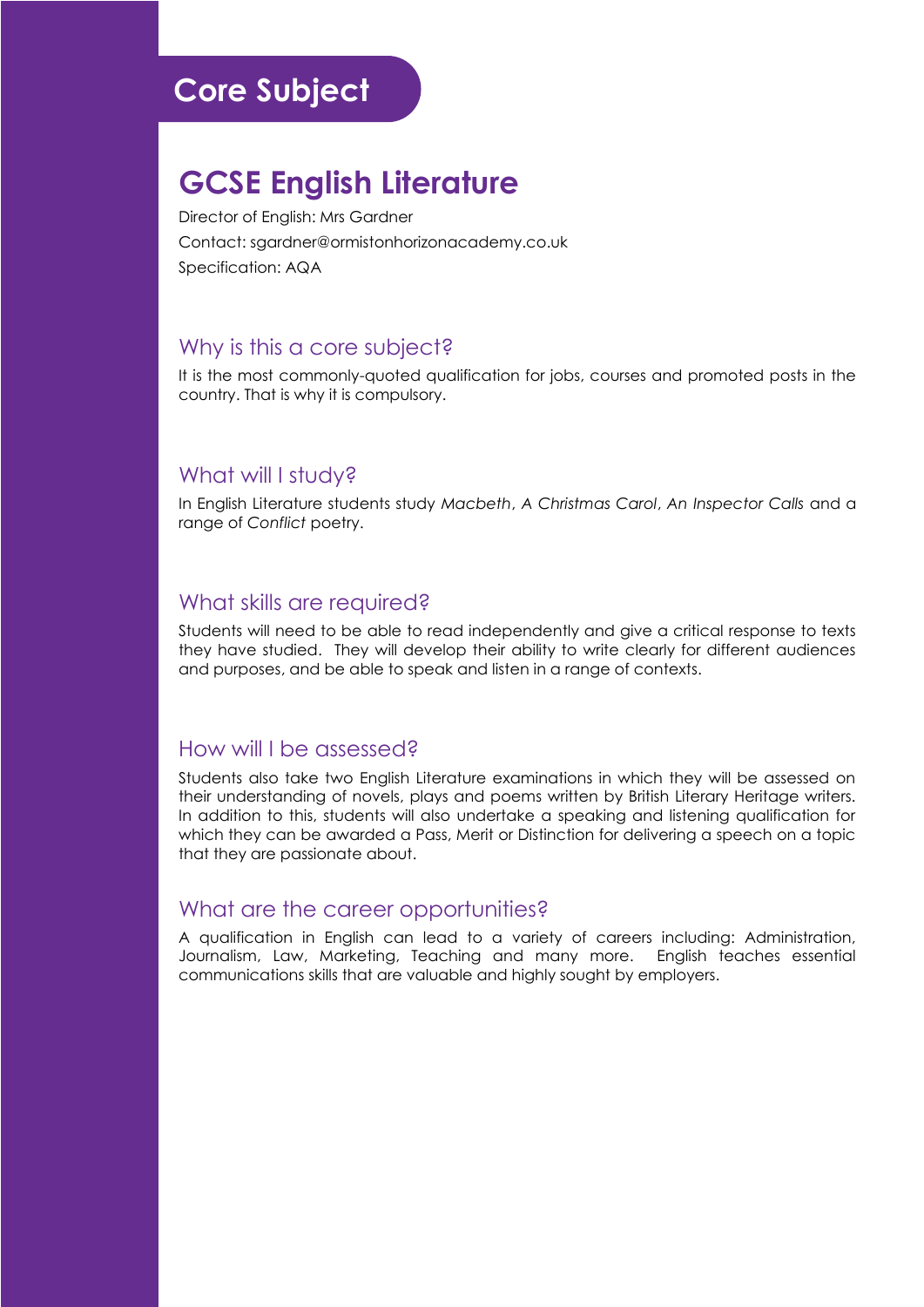### **GCSE Mathematics**

Curriculum Leaders: Miss Vasey Contact: avasey@ormistonhorizonacademy.co.uk Specification: EDEXCEL

All students study Mathematics. It is one of the fundamental subjects underpinning all sciences and technology. We want students to see the learning of Mathematics as a lifelong experience, which will help them to approach situations with confidence. We want them to appreciate that Mathematics will be useful outside the classroom and can also be used to help other GCSEs.

#### What will I study?

In Mathematics the course comprises of six key areas: Number, Algebra, Geometry and measures, Probability, Statistics and Ratio, Proportion and Rates of Change. Functional Mathematics is at the core of all the work covered and is reflected in the terminal exam.

#### What skills are required?

Students will acquire and use problem-solving strategies that will enhance mathematical techniques and methods in every day, real life situations. They will learn to reason mathematically, make deductions and inferences and draw conclusions. Students will develop their ability to interpret and communicate mathematical information in a variety of forms appropriate to the information and context.

#### How will I be assessed?

The examination will consist of three papers at the end of the course. One is a noncalculator paper and the other 2 are calculator papers. Grades 1 to 5 are available at Foundation Tier. Grades 4 to 9 are available at Higher Tier.

#### What are the career opportunities?

A qualification in Mathematics encourages students to develop a positive attitude towards mathematics, improve their confidence levels and to recognise the importance of mathematics in their own lives. It prepares students to make informed decisions about the use of technology, the management of money, further learning opportunities and career choices.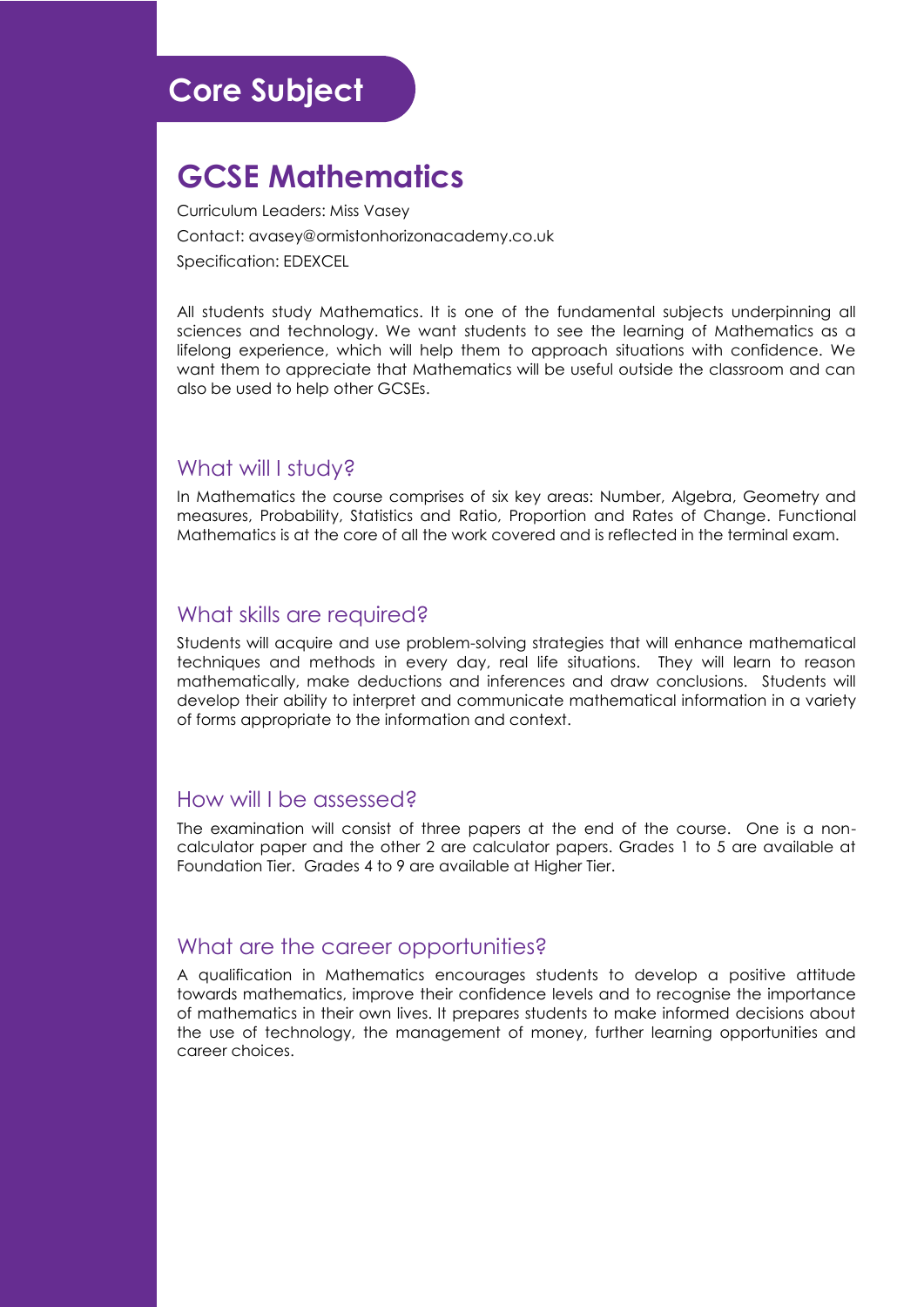# **GCSE Science Combined (Trilogy)**

Curriculum Leader: Mrs Beech/Mr Llewellyn Contact: tllewellyn@ormistonhorizonacademy.co.uk Specification: AQA

Science is a core subject along with English and Mathematics. Science is important because it is useful for everyday life as well as being a compulsory requirement for many college courses. Science helps to explain the wonders of the world and also develops problem solving and thinking skills. Many careers require Science such as Medicine, Marine Biology, Sports Science and Physiotherapy.

#### What will I study?

The initial modules of each Science GCSE have a clear focus on scientific literacy, where students consider critically the issues and choices raised by technology and science.

The course then focuses on scientific explanations and models, providing students with an insight into how scientists develop scientific understanding.

Finally students deepen their understanding of science explanations, how science works and the study of elements of applied science, with particular relevance to professional scientists.

#### What skills are required?

- Communication
- ◆ Application of number
- Information Technology
- Working with others
- Problem solving
- Practical skills in analysing, interpreting and evaluation evidence

#### How will I be assessed?

Each GCSE is assessed externally by AQA, and consists of six written exams offered at Higher and Foundation Tiers.

#### What are the career opportunities?

The skills developed by students who study Science are highly valued by employers and are not just limited to science related careers. A recent survey found that 92% of all firms employed people with good STEM (Science, Technology, Engineering and Maths) skills. Achieving good Science GCSE grades also meets the entry requirements of many university courses.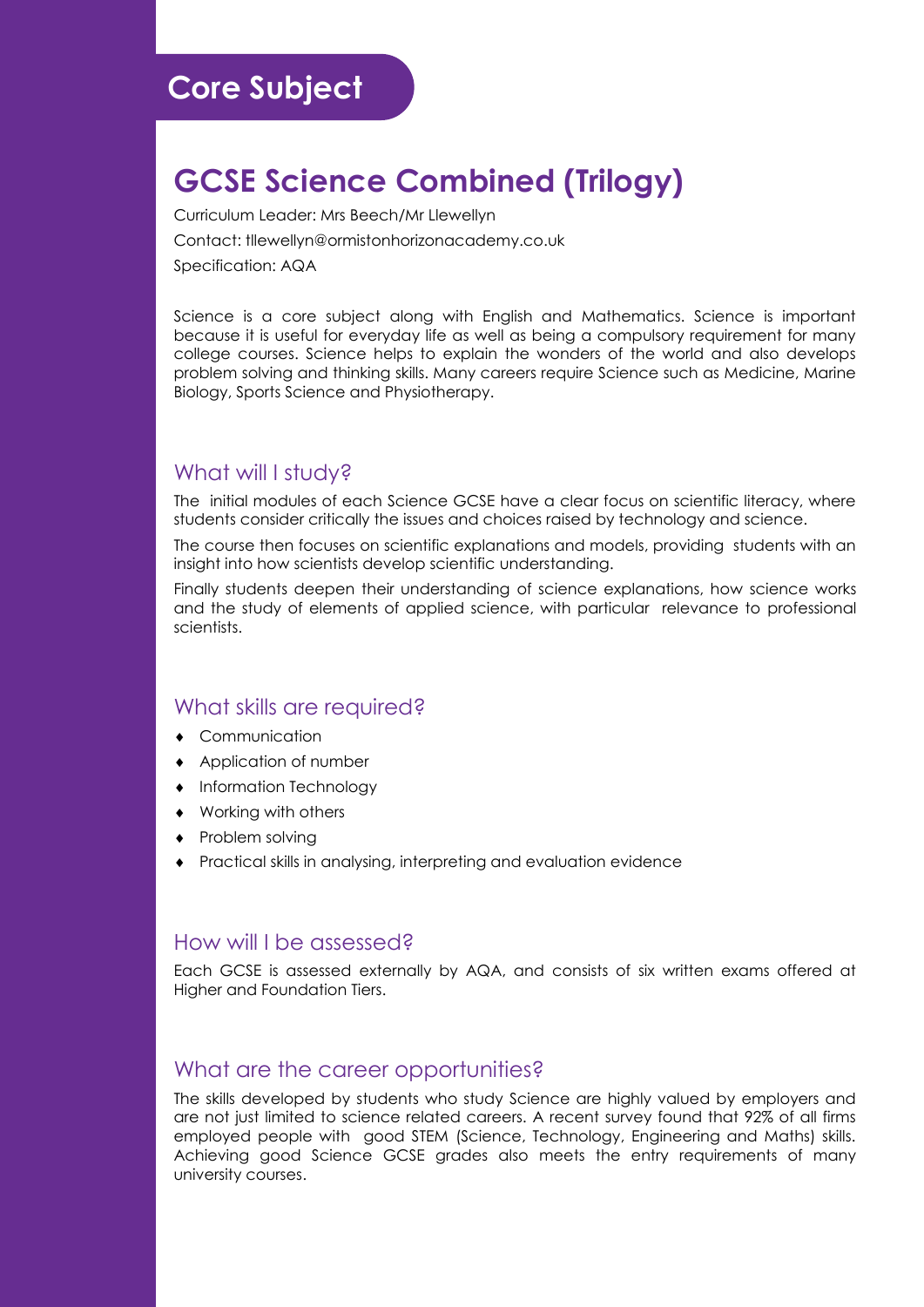### **Triple Science: GCSE Biology, GCSE Chemistry & GCSE Physics**

Curriculum Leader: Mrs Beech/Mr Llewellyn Contact: tllewellyn@ormistonhorizonacademy.co.uk Specification: AQA

Triple Science allows you to gain three GCSEs in science and you will study each discipline (biology, chemistry and physics) in more details. If you enjoy and have a clear interest in science, want to go onto study Science at AS/A level and beyond, this option will suit you.

### What will I study?

The initial modules of each Science GCSE have a clear focus on scientific literacy, where students consider critically the issues and choices raised by technology and science.

The course then focuses on scientific explanations and models, providing students with an insight into how scientists develop scientific understanding.

Finally students deepen their understanding of science explanations, how science works and the study of elements of applied science, with particular relevance to professional scientists.

#### What skills are required?

- Communication
- Application of number
- Information Technology
- Working with others
- Problem solving
- Practical skills in analysing, interpreting and evaluation evidence

#### How will I be assessed?

Each GCSE is assessed externally by AQA, and consists of two 105 minute written exams offered at Higher and Foundation Tiers.

### What are the career opportunities?

The skills developed by students who study Science are highly valued by employers and are not just limited to science related careers. A recent survey found that 92% of all firms employed people with good STEM (Science, Technology, Engineering and Maths) skills. Achieving good Science GCSE grades also meets the entry requirements of many university courses.

Students considering this option need a recommendation from the curriculum leads to confirm their place before submission of the options form online.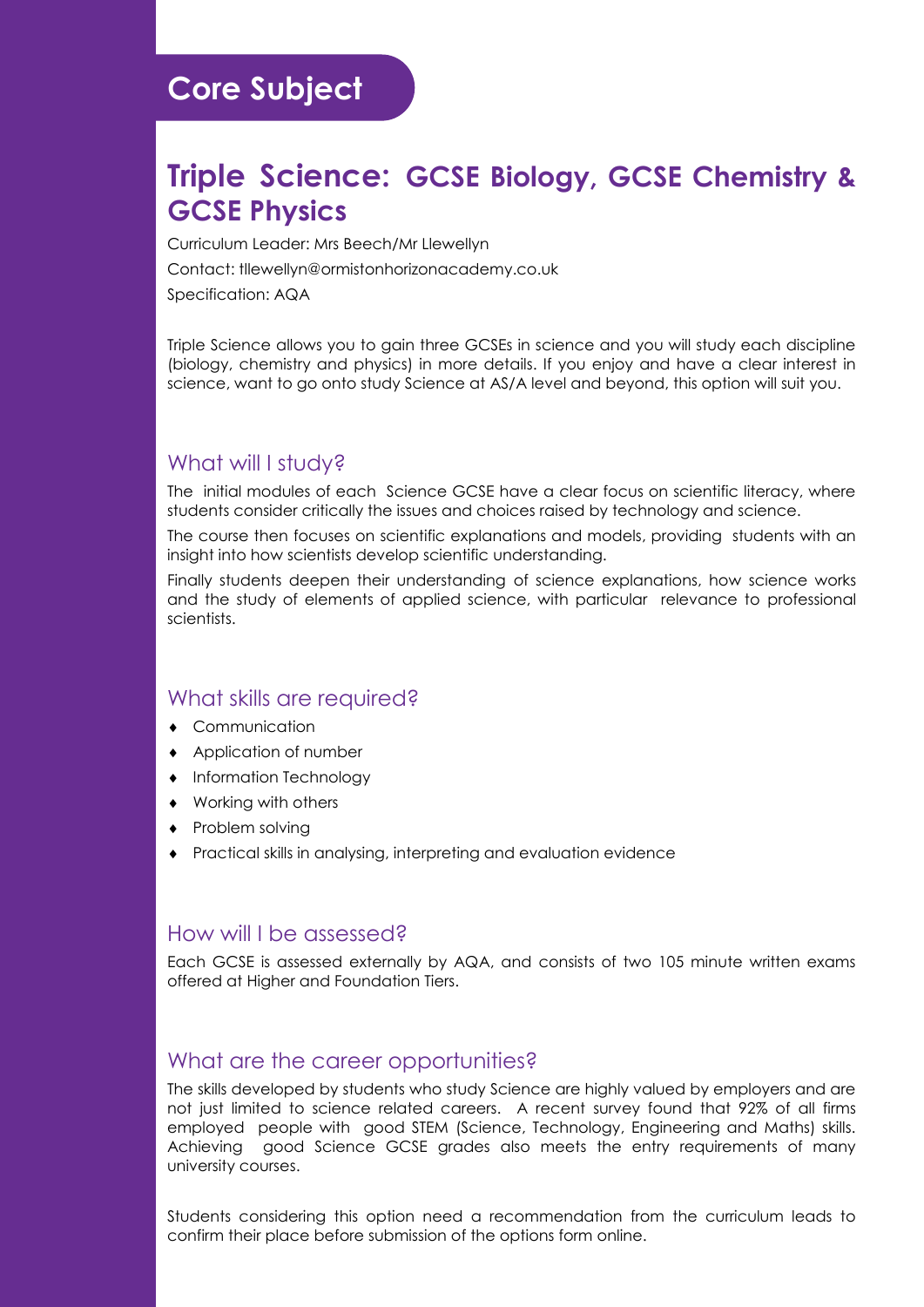# **Vocational Sport Science**

Curriculum Leader: Mrs Rowlinson

Contact: mrowlinson@ormistonhorizonacademy.co.uk

Specifications: OCR Nationals

At key stage 4, PE lessons remain compulsory in all schools and academies across the UK. The ultimate aim of the PE curriculum at OHA is to provide our students with a lifelong affinity for fitness and health, coupled with a knowledge and confidence to access opportunities for personal and professional development in sport.

#### What courses are on offer?

OCR National in Sports Studies

#### What will I study?

The **Cambridge National** in Sport Science offer students the opportunity to study key areas of sport including how to reduce the risk of sports injuries, applying principles of training, sports nutrition and how technology is used in sport.

#### How will I be assessed?

Cambridge National are assessed via one externally marked written exam paper and 3 units of coursework.

#### What are the career opportunities?

The skills developed by students who study Sport Science are highly valued by employers and are not just limited to sport related careers. A recent survey found that 92% of all firms employed people with a good range of skills. Achieving good GCSE or equivalent grades also meets the entry requirements of many university courses.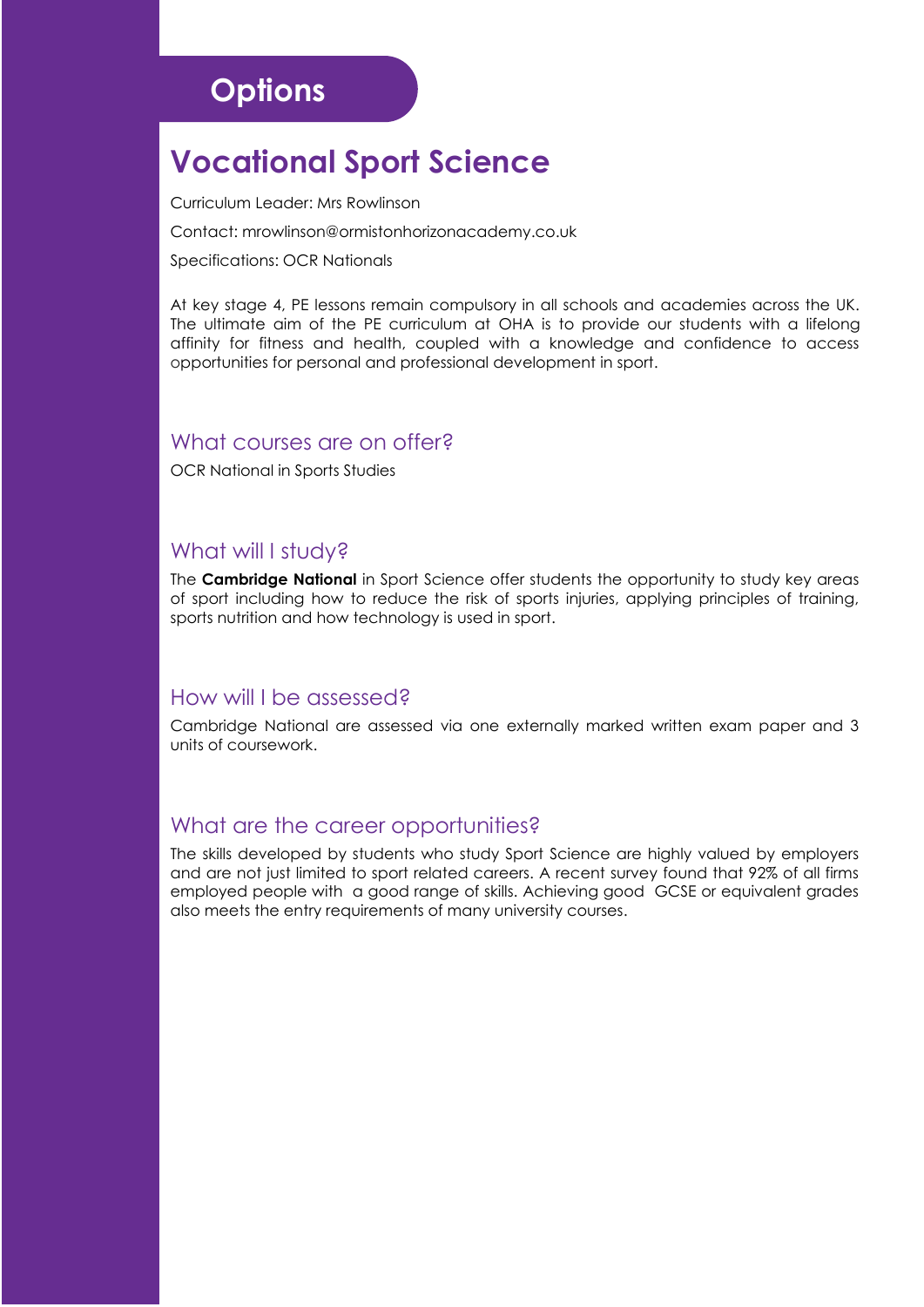# **GCSE Physical Education**

Curriculum Leader: Mrs Rowlinson

Contact: mrowlinson@ormistonhorizonacademy.co.uk

Specifications: AQA

At key stage 4, PE lessons remain compulsory across all schools and academies across the UK. The ultimate aim of the PE curriculum at OHA is to provide our students with a lifelong affinity for fitness and health, coupled with a knowledge and confidence to access opportunities for personal and professional development in sport.

#### What courses are on offer?

All students will receive core PE lessons as part of their entitlement however those wishing to study Physical Education in more detail, can opt for this additional GCSE in PE option.

### What will I study?

Students will study both the practical and theoretical aspects of physical education.

Practical:

1 lesson per week plus an expectation that students are participating in extra curricular activities in order to improve performance.

#### Theory:

1 lesson per week to study:

Paper 1: the human body and movement in physical activity and sport

Paper 2: Socio-cultural influences and well-being in physical activity and sport

Practical Performance: assessment in 3 different sports (one team, one individual and one other)

#### How will I be assessed

Students will be assessed via two written examination papers and one externally moderated practical performance.

#### What are the career opportunities?

The skills developed by students who study Physical Education are highly valued by employers and are not just limited to sport related careers. A recent survey found that 92% of all firms employed people with a good range of skills. Achieving good GCSE or equivalent grades also meets the entry requirements of many university courses.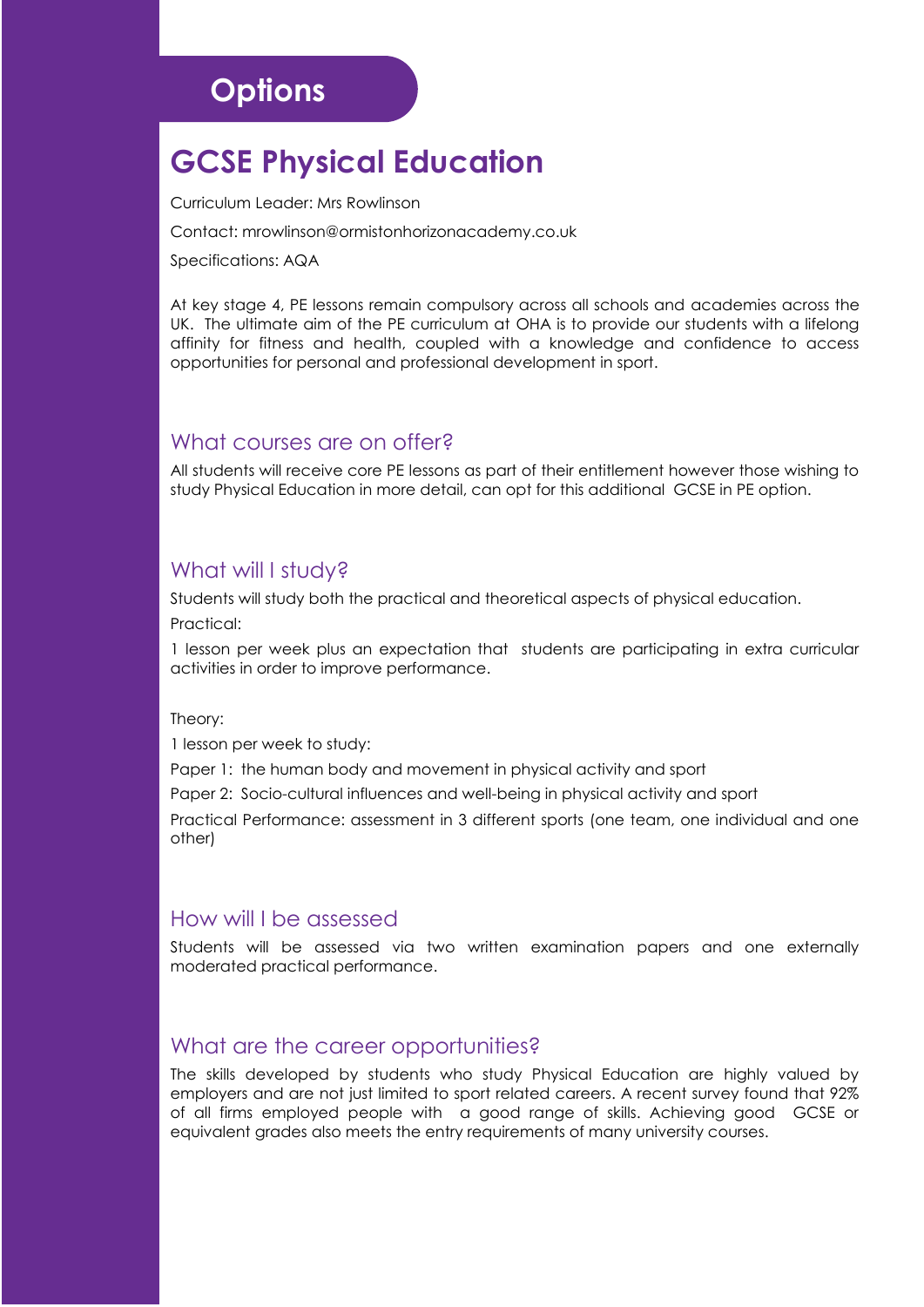# **GCSE Religious Studies**

Curriculum Leader: Mrs Mallard Contact: amallard@ormistonhorizonacademy.co.uk Specifications: Eduqas; Route A

Religious Studies will help develop your key skills in communication, working with others and problem solving . It will also give you skills in making decisions about moral problems and help you to become sure about your own beliefs and explain them clearly to others. It will enhance your ability to argue your own viewpoints clearly and concisely, but also learn to understand the viewpoints of others. RS develops learners' knowledge and understanding of religions and non-religious beliefs, such as atheism and humanism. It shows the importance of tolerance within the community. It teaches that there are many ways to approach any issue, that different people can believe the same things for completely different reasons and that within religions, or even within denominations, there are often many contrasting beliefs and opinions. It reduces the 'fear of the unknown' and therefore nipping xenophobia, homophobia and racism in the bud and creating a more happy multicultural society. RS has an important role to play in preparing students for life in multicultural Britain and a globalized workplace.

#### What will I study?

Religious Studies at GCSE builds on the knowledge, skills and understanding developed in the lower school. **Component 1** consists of; Relationships, Good and Evil, Life after death and Human rights. **Component two and three** focuses on the beliefs and practices from two religions. It is a popular option which encourages philosophical thought, collaboration and independent working skills and the search for compromise and conflict resolutions. It creates opportunities for students to develop their skills of debate, interpretation, analysis and evaluation. RS has a multidisciplinary nature involving the study of teachings and practices, ethics, social understanding and the skills of developing core skills of literacy. All these are vital skills in a modern workforce where communication, collaboration and cooperation are core skills. Furthermore, RS makes a key and unique contribution to understanding British heritage, values and futures. It provides an excellent opportunity for young people to engage with contemporary contentious issues, developing social, cultural, political, philosophical and historical awareness.

#### How will I be assessed?

There is one tier of entry with all students completing the same examination papers.

The course consists of 3 examination papers. Component 1 is 50% of the final marks, Component 2 & 3 are 25% each of the final marks.

#### What are the career opportunities?

Religious Studies is a totally different subject from any other in the curriculum. It can prepare students for any job that involves working with people and is becoming more popular with the growing need for religious tolerance and understanding in our society. Many students of RS go on to undertake careers in Teaching, Counselling, Social Work, the Armed Forces, the Prison Service, Medicine and Health, Lawyer, Journalist as well as the Civil Service. There is no job or career or apprenticeship that Religious Studies is not relevant to or valued by educational establishments or employers. It shows that you can listen and be tolerant and empathise with people from any ethnicity, gender, religious beliefs or cultural background. As Albert Einstein said ' Science without religion is lame, religion without science is blind'.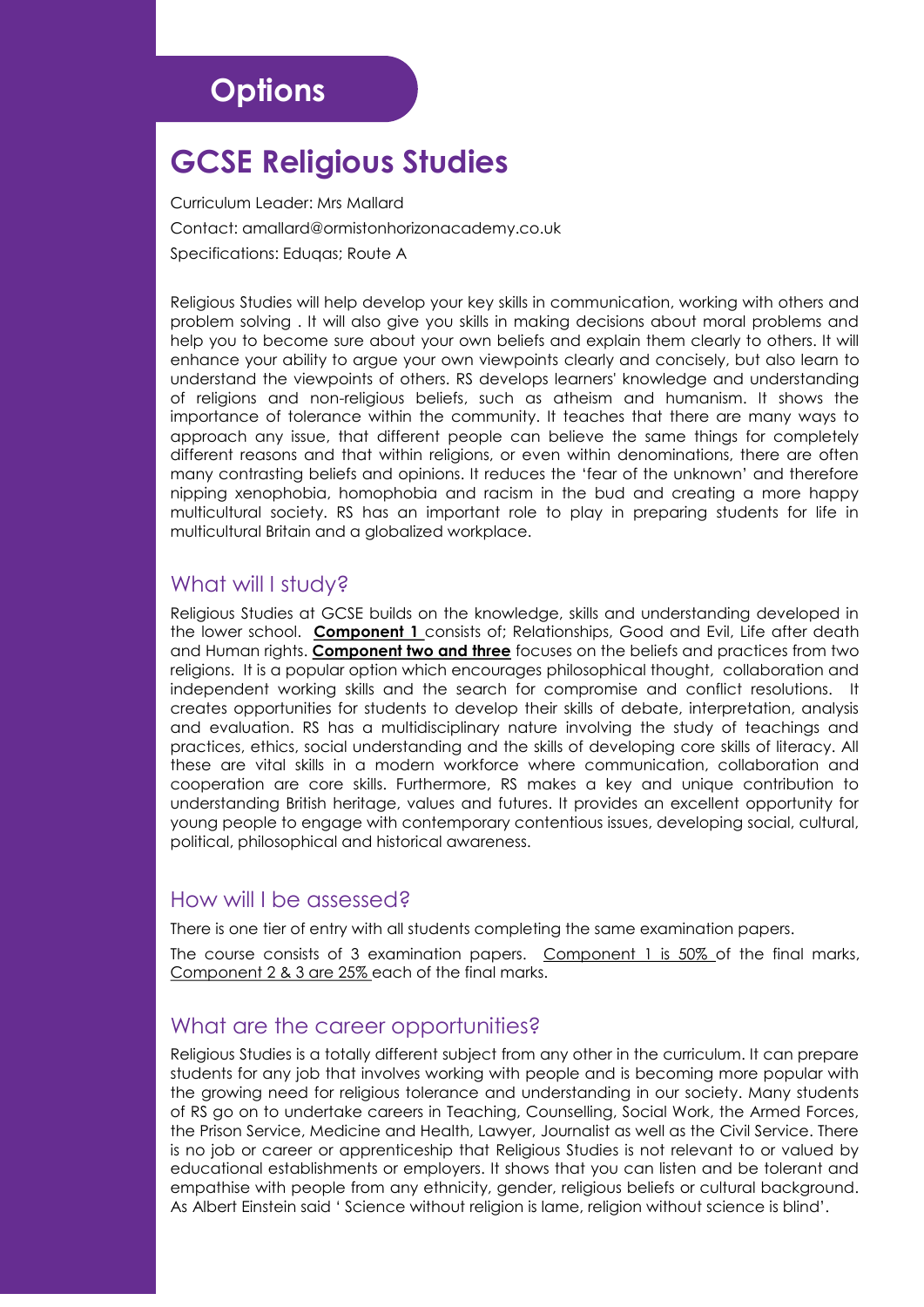# **GCSE Spanish**

Curriculum Leader: Mrs Fleet Contact: sfleet@ormistonhorizonacademy.co.uk Specification: AQA

Spanish GCSE is a linear qualification and consists of four components; Listening, Reading, Speaking and Writing.

### What will I study?

Topics include: Travel & Tourism; Customs & festivals in Spanish speaking countries; Relationships & family; Jobs, career choices & ambitions; Technology in everyday life; Environmental & Global issues, and Free Time Activities.

#### What skills are required?

- Good grades at Key Stage 3 Spanish and English Language
- Ability to work independently and as part of a team
- Focused and determined attitude to learning
- ◆ Good literacy skills.

#### How will I be assessed?

GCSE Spanish has a Foundation Tier (grades 1–5) and a Higher Tier (grades 4–9). Students must take all four question papers at the same tier. Students will sit all their exams at the end of the course.

- Unit 1:Listening; worth 25% of the final mark either at Foundation or Higher level
- Unit 2: Reading; worth 25% of the final mark either at Foundation or Higher level
- Unit 3: Speaking; 7–9 minutes (Foundation Tier) + preparation time10–12 minutes (Higher Tier) + preparation time 60 marks (for each of Foundation Tier and Higher Tier) 25% of GCSE
- Unit4: Writing; Written exam: 35 minutes (Foundation Tier), 45 minutes (Higher Tier)40 marks (Foundation Tier), 50 marks (Higher Tier) 25% of GCSE

### What are the career opportunities?

Translator, Interpreter, Language Teacher, Linguist, Tourism & Leisure, French Law, Finance, Public Sector, international organisations such as the UN & EU institutions , food and drink and the ability to communicate in another language.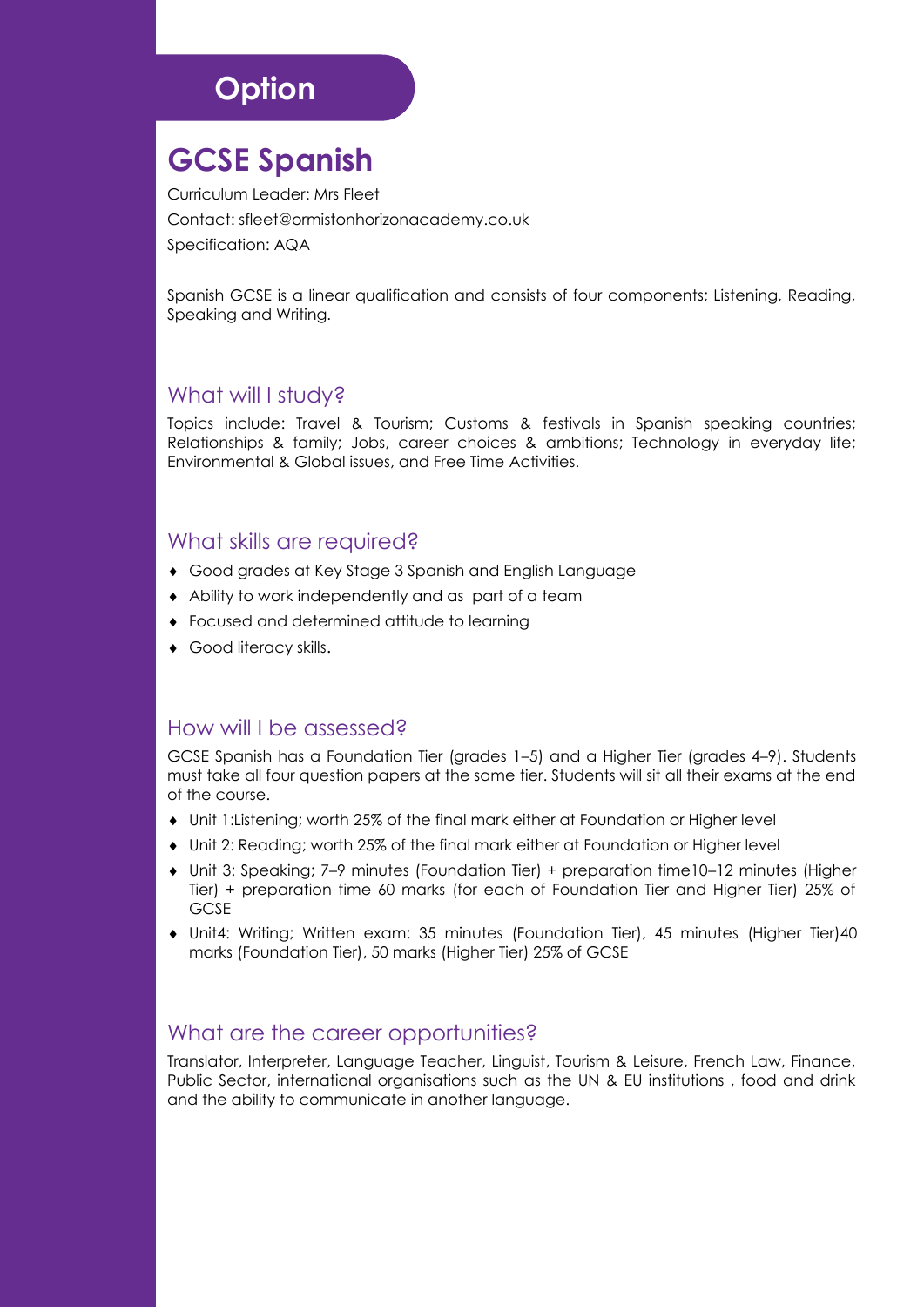# **GCSE French**

Curriculum Leader: Mrs Fleet Contact: sfleet@ormistonhorizonacademy.co.uk Specification: AQA

French GCSE is a linear qualification and consists of four components; Listening, Reading, Speaking and Writing.

### What will I study?

Topics include: Travel & Tourism; Customs & festivals in Spanish speaking countries; Relationships & family; Jobs, career choices & ambitions; Technology in everyday life; Environmental & Global issues, and Free Time Activities.

#### What skills are required?

- Good grades at Key Stage 3 French and English Language
- Ability to work independently and as part of a team
- Focused and determined attitude to learning
- Good literacy skills.

#### How will I be assessed?

GCSE French has a Foundation Tier (grades 1–5) and a Higher Tier (grades 4–9). Students must take all four question papers at the same tier. Students will sit all their exams at the end of the course.

- Unit 1:Listening; worth 25% of the final mark either at Foundation or Higher level
- Unit 2: Reading; worth 25% of the final mark either at Foundation or Higher level
- Unit 3: Speaking; 7–9 minutes (Foundation Tier) + preparation time10–12 minutes (Higher Tier) + preparation time 60 marks (for each of Foundation Tier and Higher Tier) 25% of GCSE
- Unit4: Writing; Written exam: 35 minutes (Foundation Tier), 45 minutes (Higher Tier)40 marks (Foundation Tier), 50 marks (Higher Tier) 25% of GCSE

### What are the career opportunities?

Translator, Interpreter, Language Teacher, Linguist, Tourism & Leisure, French Law, Finance, Public Sector, international organisations such as the UN & EU institutions , food and drink and the ability to communicate in another language.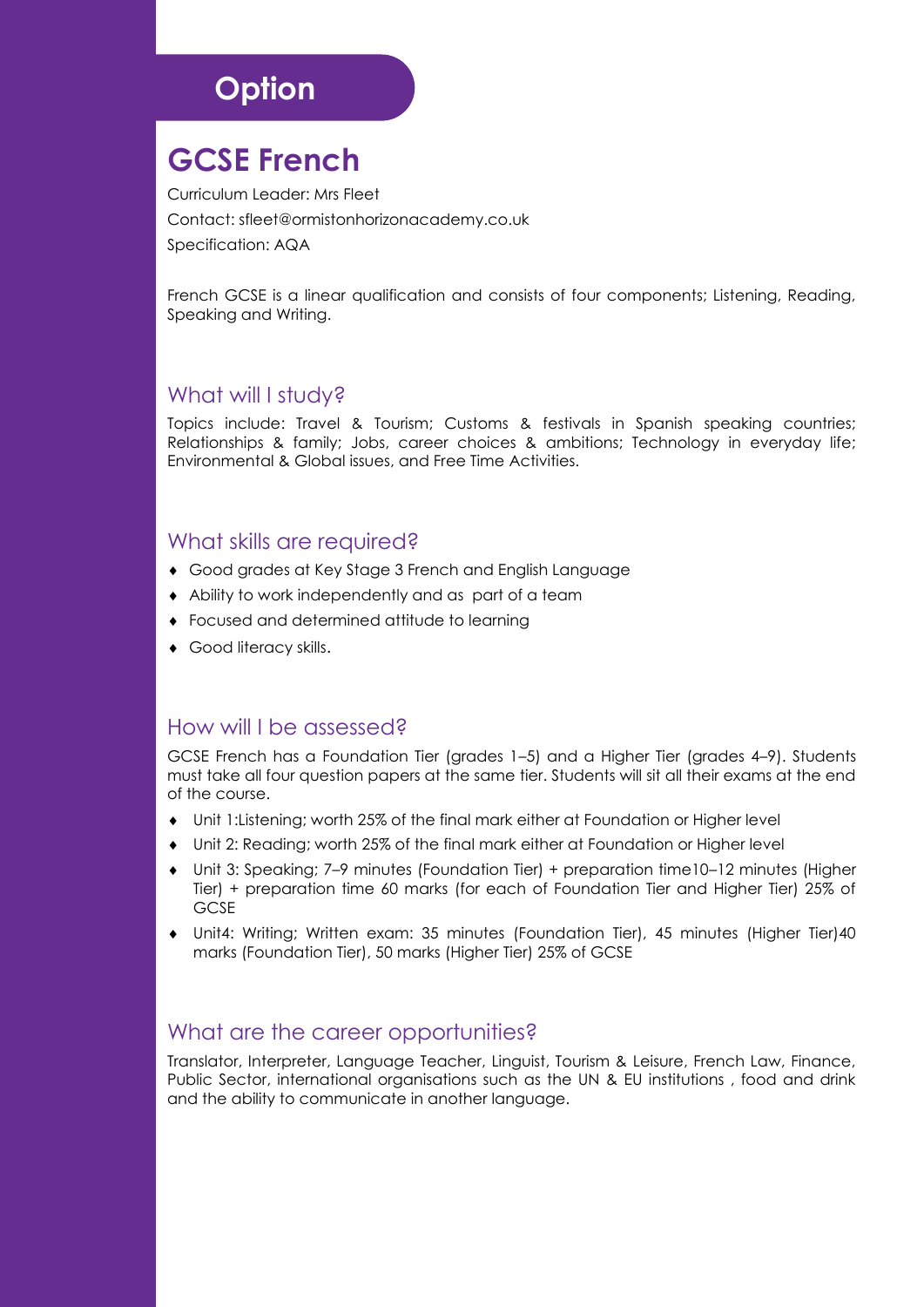# **GCSE Geography**

Curriculum Leader: Mr Cork Contact: lcork@ormistonhorizonacademy.co.uk Specification: AQA

This exciting and relevant course studies geography in a balanced framework of physical and human themes and investigates the link between them. Students will travel the world from their classroom, exploring case studies in the United Kingdom (UK), higher income countries (HICs), newly emerging economies (NEEs) and lower income countries (LICs). Topics of study include climate change, poverty, deprivation, global shifts in economic power and the challenge of sustainable resource use. Students are also encouraged to understand their role in society, by considering different viewpoints, values and attitudes.

#### What will I study?

- Living with the physical environment
- Challenges in the human environment
- Geographical applications
- Geographical skills

#### What skills are required?

Mathematical, cartographic, mapping and statistical skills are embedded in the qualification to develop learners' competence in using a wide range of geographical investigative skills and approaches. Learners will develop the ability to represent geographical data using a range of cartographical and graphical techniques. They will also develop skills of analysis when interpreting a variety of maps, graphs, photographs and data sets.

#### How will I be assessed?

Living with the physical environment: **Written exam: 1 hour 30 minutes**

This unit is concerned with the dynamic nature of physical processes and systems, and human interaction with them in a variety of places and at a range of scales.

Challenges in the human environment: **Written exam: 1 hour 30 minutes**

This unit is concerned with human processes, systems and outcomes and how these change both spatially and temporally

Geographical applications: **Written exam: 1 hour 15 minutes**

#### What are the career opportunities?

The fact that Geography provides students with an awareness of where they live makes it a desirable subject. Geography is looked upon favorably for careers in accountancy, teaching and areas of planning. It is also very useful in areas of work such as geology, transport networks, travel agencies, National Parks, forestry, agriculture, oil and gas exploration and oversees aid.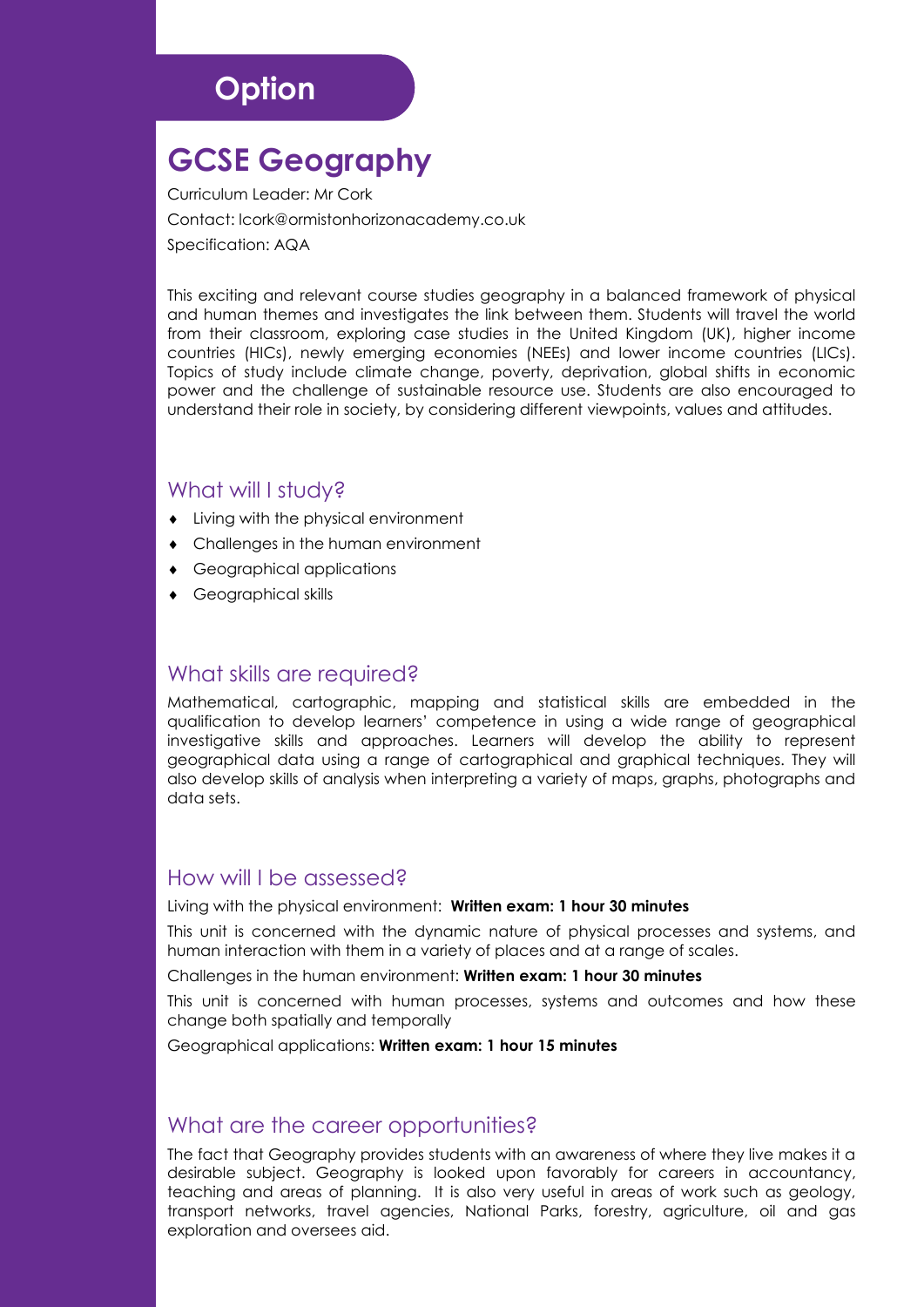# **GCSE History**

Curriculum Leader: Mr Cork Contact: lcork@ormistonhorizonacademy.co.uk Specification: Edexcel

GCSE History will develop and extend knowledge and understanding around specific events/themes in local, British, and wider world history.

By engaging in historical investigations, learners will become more independent, critical and reflective thinkers. As historians, students will develop the ability to ask relevant questions about the past, interrogate source material and evaluate the interpretations offered on events that have shaped our world as we understand.

#### What will I study?

- Medicine in Britain, c1250-Present *and* Medicine on the Western Front, 1914-18.
- Anglo-Saxon and Norman England, 1060-1088.
- ◆ The American West, c1835-1895.
- Weimar and Nazi Germany, 1918-1939

### What skills are required?

**AO1:** Knowledge and understanding of key features and characteristics of the periods studied.

**AO2:** Explain and analyse historical events and periods through addressing second-order concepts such as cause and consequence.

**AO3:** Analyse, evaluate and use contemporary sources to reach supported conclusions on the past.

**AO4:** Analyse, evaluate and make judgments on interpretations of the past.

#### How will I be assessed?

**Paper 1:** Medicine in Britain, c1250-Present *and* Medicine on the Western Front, 1914-18. *(52 Marks, 30%, 1hr 15mins)*

**Paper 2:** Anglo-Saxon and Norman, 1060-1088/The American West, c1835-1895 *(64 Marks, 40%, 1hr 45mins)*

**Paper 3:** Weimar and Nazi Germany *(52 Marks, 30%, 1 hour 20 minutes)*

### What are the career opportunities?

History will allow students to develop a wide range of transferable skills which can be applied to many different careers. These include fields such as:

- **+** Journalism
- $\bullet$  Law
- $\bullet$  Teaching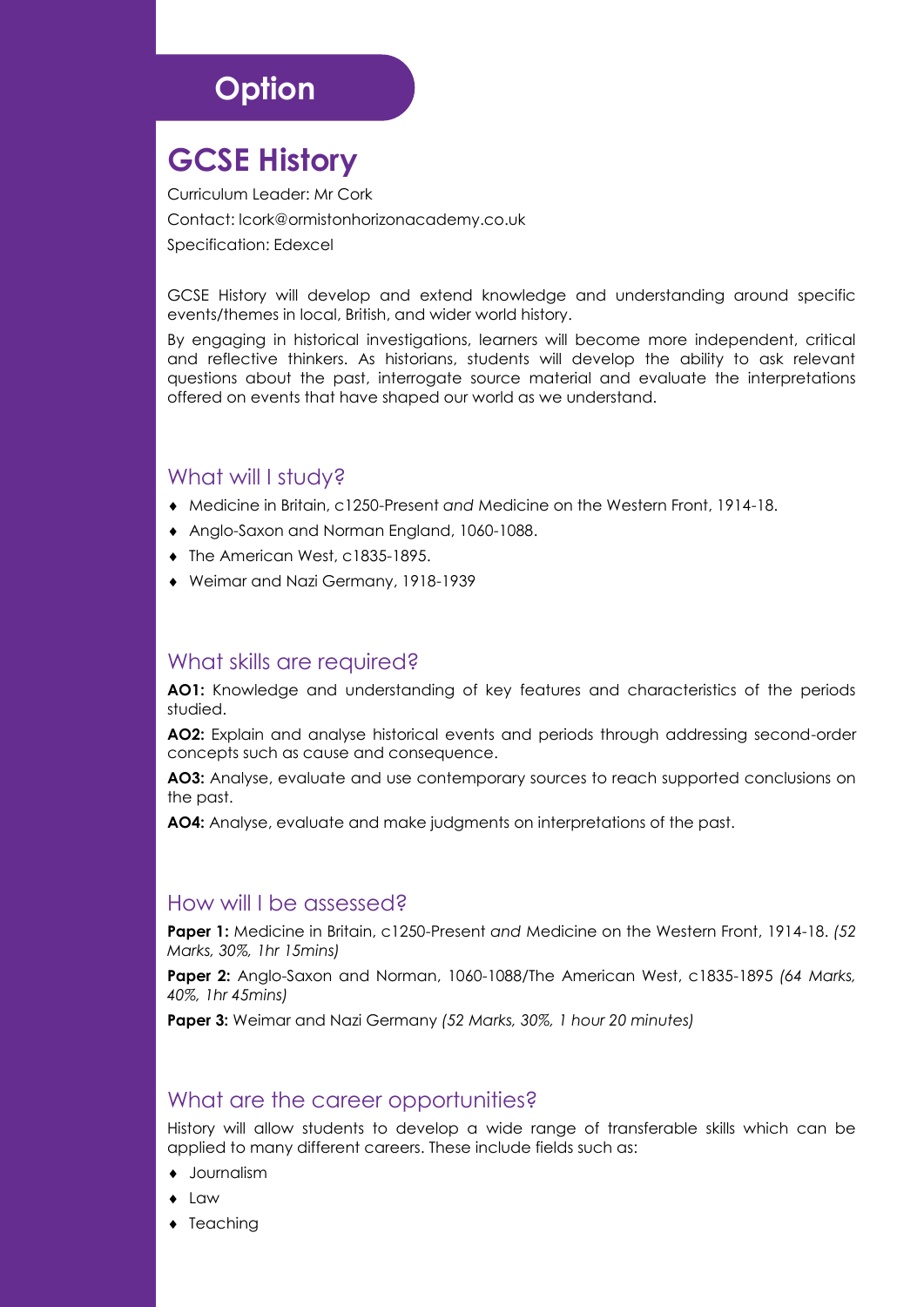### **GCSE Art & Design: Fine Art**

Curriculum Leader: Mrs Campbell Contact: acampbell@ormistonhorizonacademy.co.uk Specification: AQA

During the GCSE Fine Art course students will be introduced to a variety of experiences exploring both 2D and 3D media, techniques and processes. This will include drawing, painting, printmaking, mixed media, design and 3D media. Due to the fine art nature of the course drawing is a key skill that must be demonstrated throughout the course.

Critical Studies is an important aspect of the course and students are required to write critically about the work of artists and their own work.

#### What will I study?

During the initial phase of the course students will develop skills and confidence in using both 2D and 3D techniques . They will then use their skills and critical studies in producing two projects towards their coursework portfolio.

In Year 11 students will be set an external task by the examination board. They will be given time for research and experimentation before 10 hours under examination conditions to produce a final outcome.

#### What skills are required?

A good drawing ability when recording from observation is a necessity.

Writing is a compulsory element, therefore students must be willing to express their thoughts and ideas both visually and through writing.

Students must be prepared to work independently at home to develop artwork. It is an advantage for students to have their own art materials

#### How will I be assessed?

Component 1: Portfolio of work worth 60% of final grade Component 2: Externally set assignment worth 40% of final grade

### What are the career opportunities?

Creative industries such as Fine Artist, Ceramicist, Fashion Designer, Photographer, Graphic Designer, Illustrator, Web Designer, Beautician, Product Designer, Advertising Creative, Community Arts Worker, Art Teacher, Art Therapist.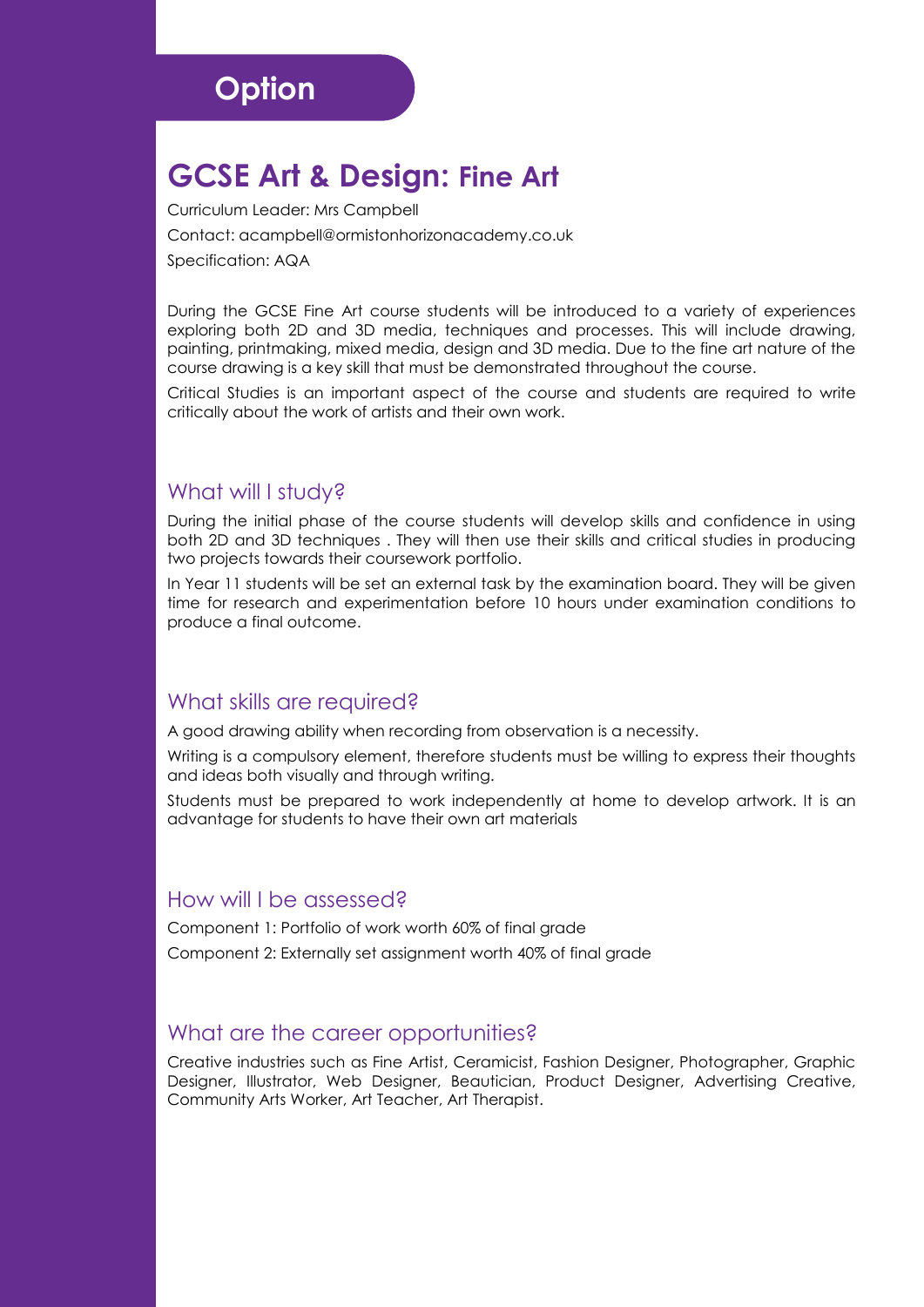# **GCSE Art & Design: Photography**

Curriculum Leader: Mrs Campbell Contact: acampbell@ormistonhorizonacademy.co.uk Specification: AQA

During the GCSE Photography course students will experience a variety of digital photography techniques and processes. They will develop knowledge of the camera and its capabilities, understand the formal skills in photography and experience both traditional and new technologies including image manipulation using ICT.

Critical Studies is an important aspect of the course and students are required to write critically about the work of artists and their own work. Recording ideas using drawing techniques is also part of the course.

#### What will I study?

During the initial phase of the course students will develop their technical skills in using a camera, lighting and importance of composition. They will then use their skills and critical studies to produce two projects towards their coursework portfolio.

In Year 11 students will be set an external task by the examination board. They will be given time for research and experimentation before 10 hours under examination conditions to capture and develop their final imagery.

#### What skills are required?

An interest in Photography and enjoyment of drawing.

Writing is a compulsory element, therefore students must be willing to express their thoughts and ideas both visually and through writing.

Students must be independent learners and willing to take their own photographs both in and outside of school. It is an advantage for students to have their own digital camera and access to ICT at home.

#### How will I be assessed?

Component 1: Portfolio of work worth 60% of final grade Component 2: Externally set assignment worth 40% of final grade

### What are the career opportunities?

Photography based careers include fashion, documentary Fine Art, Publication, Wedding photographer. It could also be a benefit in creative industries such as Fine Artist, Ceramicist, Fashion Designer, Photographer, Graphic Designer, Illustrator, Web Designer, Beautician, Product Designer, Advertising Creative, Community Arts Worker, Art Teacher, Art Therapist.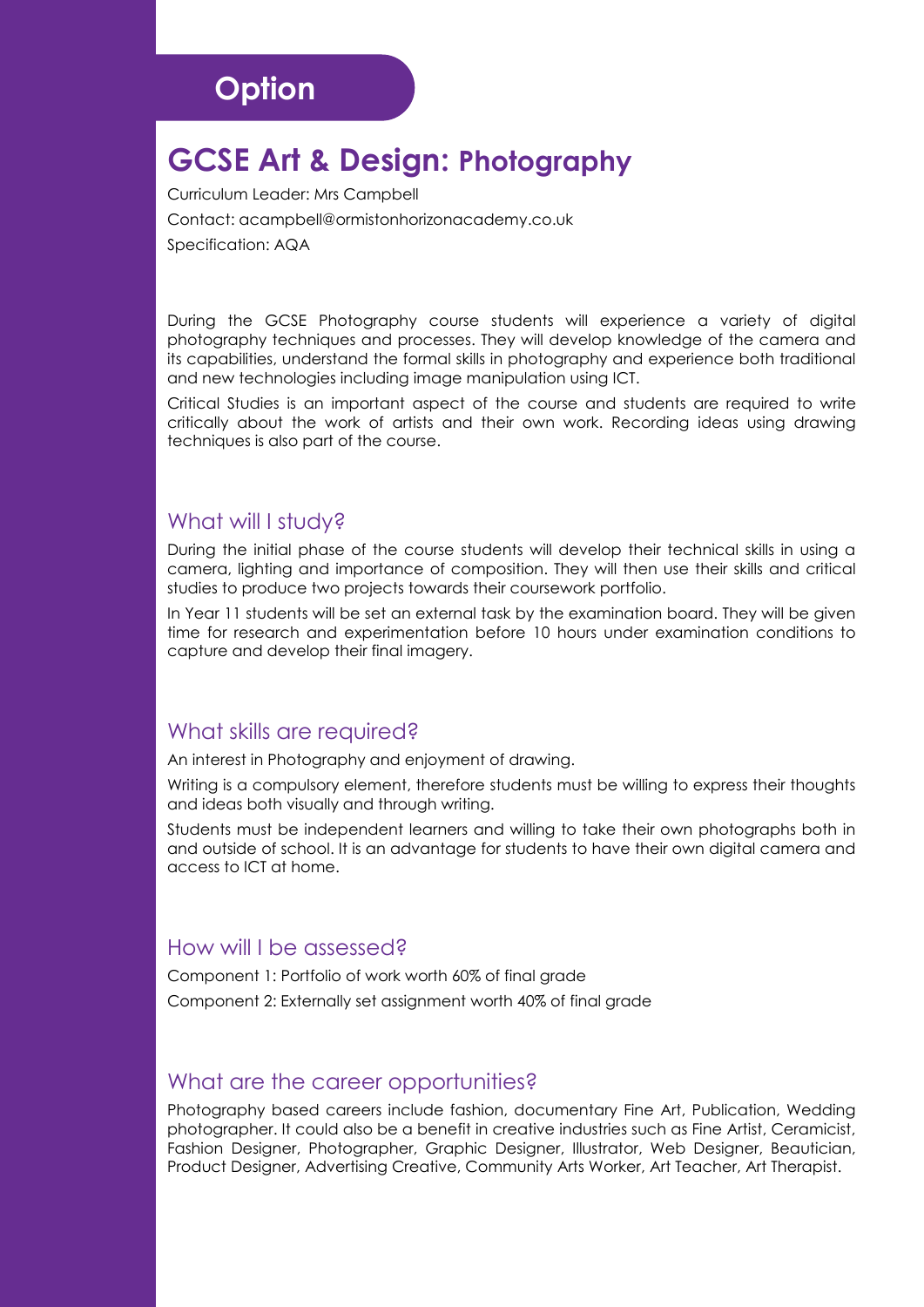# **Level 1/2 Vocational: Hospitality & Catering**

Curriculum Leader: Miss Elson Contact: selson@ormistonhorizonacademy.co.uk Specification: Eduqas

The course is designed to encourage students to be able to develop and make a range of food products, using a variety of ingredients and techniques. Students will be enthused and challenged by the range of practical activities covered during the course. Students will look at areas of the Hospitality sector, safety and hygiene practices for Food products. They will also be taught about Food nutrition and peoples dietary needs.

#### What will I study?

Students will be able to develop skills in all key areas of Food through undertaking a variety of practical tasks. Activities will focus on areas such as investigation, and development, as well as production planning and Food tasting.

In year 10 students will complete the NEA project based on a set exam board brief. Students will then in year 11 focus on their externally set written exam.

#### What skills are required?

- An interest in Food.
- Good practical, organisational and hygiene skills.
- A participation in KS3 Food Technology lessons.
- Contribution towards the ingredients for the practical tasks .

#### How will I be assessed?

Eduqas Level 1/2 Hospitality and Catering:

- Externally set Controlled Assessment (Which includes creating a two course meal and producing a written folder) worth 60% to be completed in year 10
- Externally set written exam worth 40% sat in year 11

#### What are the career opportunities?

A range of careers include being a chef, nutritionist, dietician or a job in the hospitality and catering sector.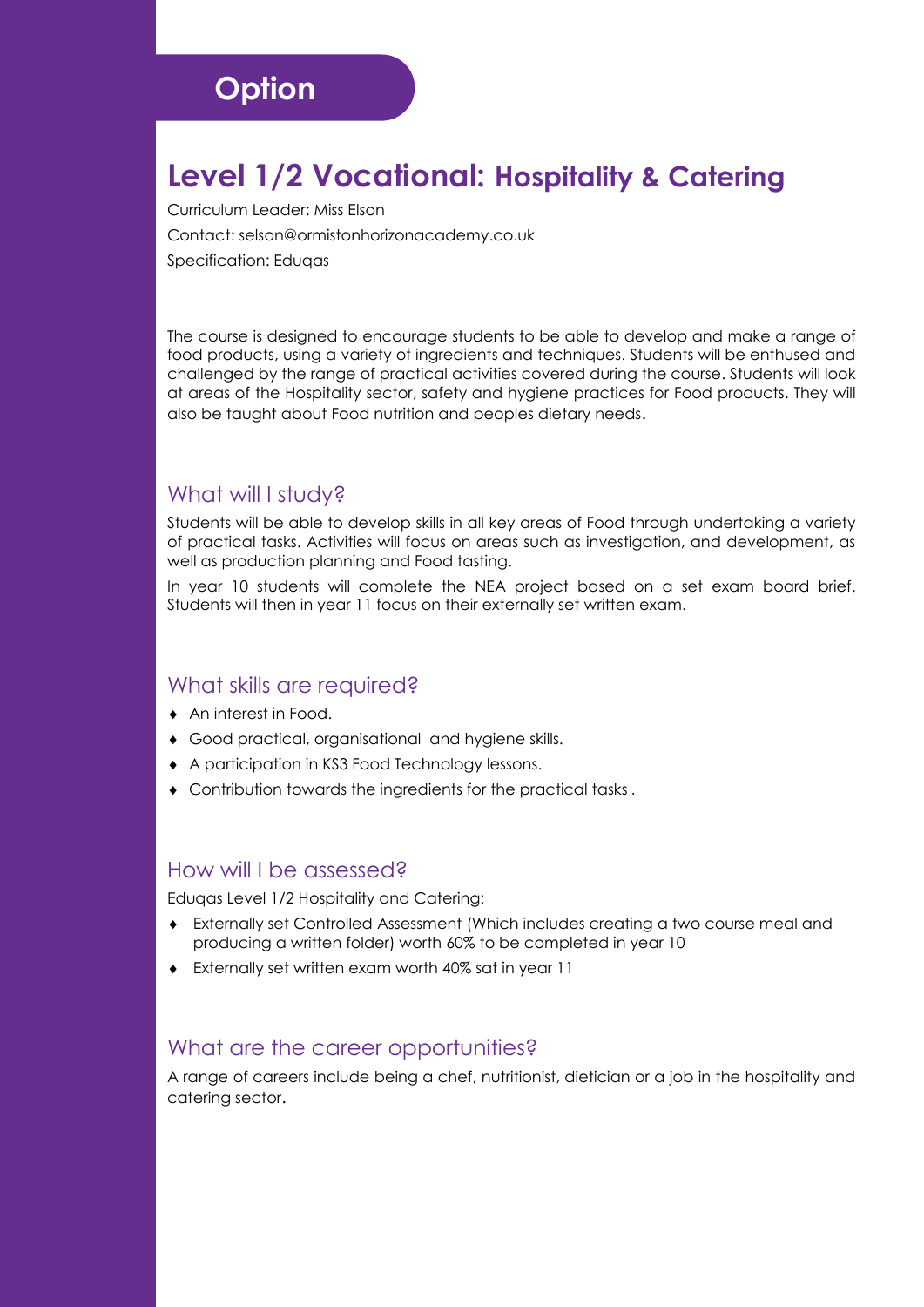# **GCSE Art & Design: Textiles**

Curriculum Leader: Miss Elson Contact: selson@ormistonhorizonacademy.co.uk Specification: AQA

The course is designed to encourage students to be able to design and make products with creativity and originality, using a range of materials and techniques. Students will be enthused and challenged by the range of practical activities covered during the course. Outcomes could be a range of products made from natural, synthetic and blended fibres.

#### What will I study?

In Years 10 and 11 students will develop a range of Textiles skills, that allow students to produce work that counts towards their overall GCSE grade. They will also produce a major practical piece during their time on the course.

#### What skills are required?

- An interest in Textiles and Fashion
- Good practical skills
- Good design skills
- A knowledge of textiles products

#### How will I be assessed?

Component 1: Portfolio of work worth 60% of final grade Component 2: Externally set assignment worth 40% of final grade

### What are the career opportunities?

Fashion designer, Fashion buyer, Stylist, Merchandiser, Visual merchandiser. Trend forecaster, footwear designer, Garment technologist, Textile print designer, Quality control  $[QC]$ .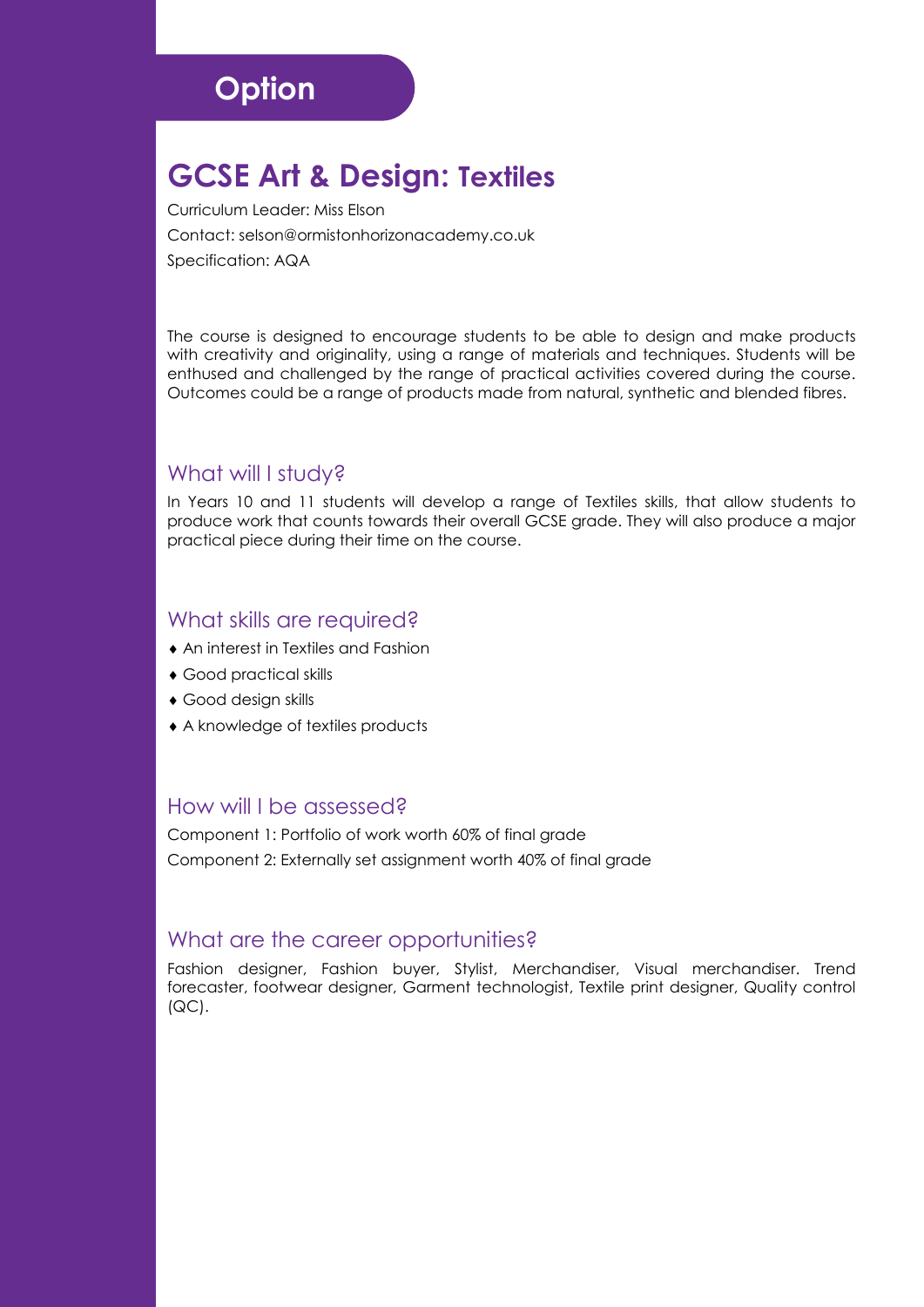# **Design & Technology: Product Design**

Curriculum Leader: Miss Elson Contact: selson@ormistonhorizonacademy.co.uk Specification: Edexcel

The course is designed to encourage students to be able to design and make products with creativity and originality, using a range of materials and techniques. Students will be enthused and challenged by the range of practical activities covered during the course. Practical outcomes could be a range of products designed to meet an externally set design brief.

#### What will I study?

In Years 10 and 11 students will use the skills that they have learned to work towards a final major project based on a set design brief.

NB – Students are expected to know CORE elements within the Design and Technology family such as Fabrics, Systems and Metals. Then specialise in Timbers for the main unit.

#### What skills are required?

- An interest in Product Design.
- Good practical skills.
- ◆ Good drawing skills.
- A basic understanding of products and how they work

#### How will I be assessed?

- Externally set Controlled Assessment (Which includes the manufacture of a practical piece and a folder) – 50%
- $\triangleleft$  Externally set written exam 50%
- ◆ Edexcel GCSE Design and Technology (9-1)

#### What are the career opportunities?

Product Designer, Architect, DT Teacher, Engineer, Technician, Graphic Designer. Trades such as an Electrician, Plumber and Joiner.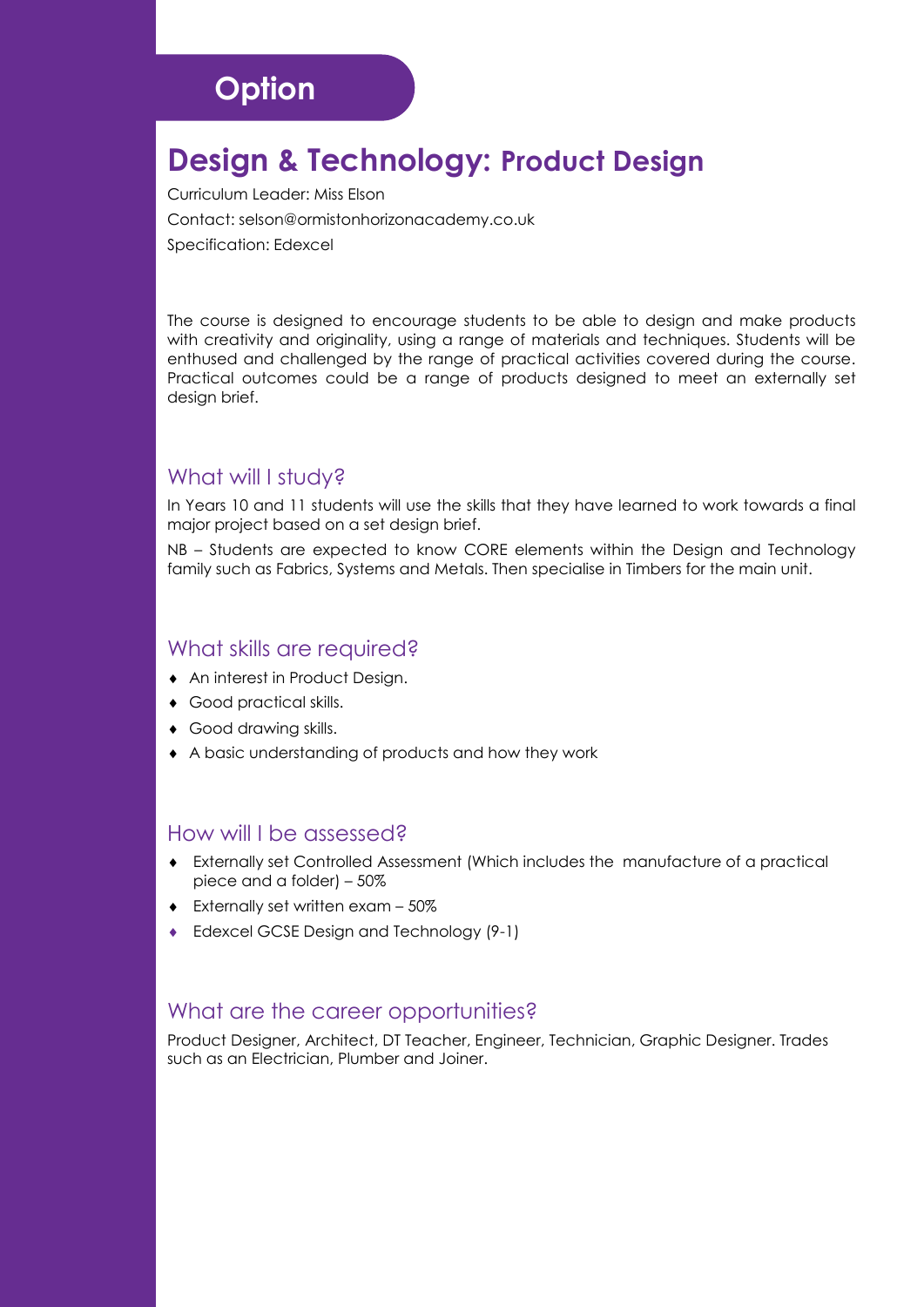# **Level 1/2 Vocational: Construction**

Curriculum Leader: Miss Elson

Contact: selson@ormistonhorizonacademy.co.uk

Specification: Eduqas

The course focuses on the development of underpinning knowledge of the Construction industry. You will gain an understanding of the essential aspects of the industry covering principal topics of health and safety and sustainability along with an insight into trades such as painting and decorating, brickwork, plumbing and electrics.

### What will I study?

In Year 10 students will produce work for their NEA carrying out tasks from three construction areas. During year 11 students will develop their knowledge of a range of Construction skills and the Health and Safety requirements in the industry ready for their externally set exam.

#### What skills are required?

- Good practical skills.
- ◆ Good problem solving skills.
- Planning skills
- An interest in a career in the Construction Industry.

#### How will I be assessed?

Eduqas Level 1/2 Constructing the built environment:

- Externally set Controlled Assessment (Includes three Construction areas and production of a written folder) worth 60% to be completed in year 10
- Externally set written exam worth 40% sat in year 11

### What are the career opportunities?

Construction could take you into a number of exciting career paths such as architect, civil engineer, quantity surveyor, building surveyor, project manager, builder, plasterer, joiner, painter and decorator, tiler, foreman.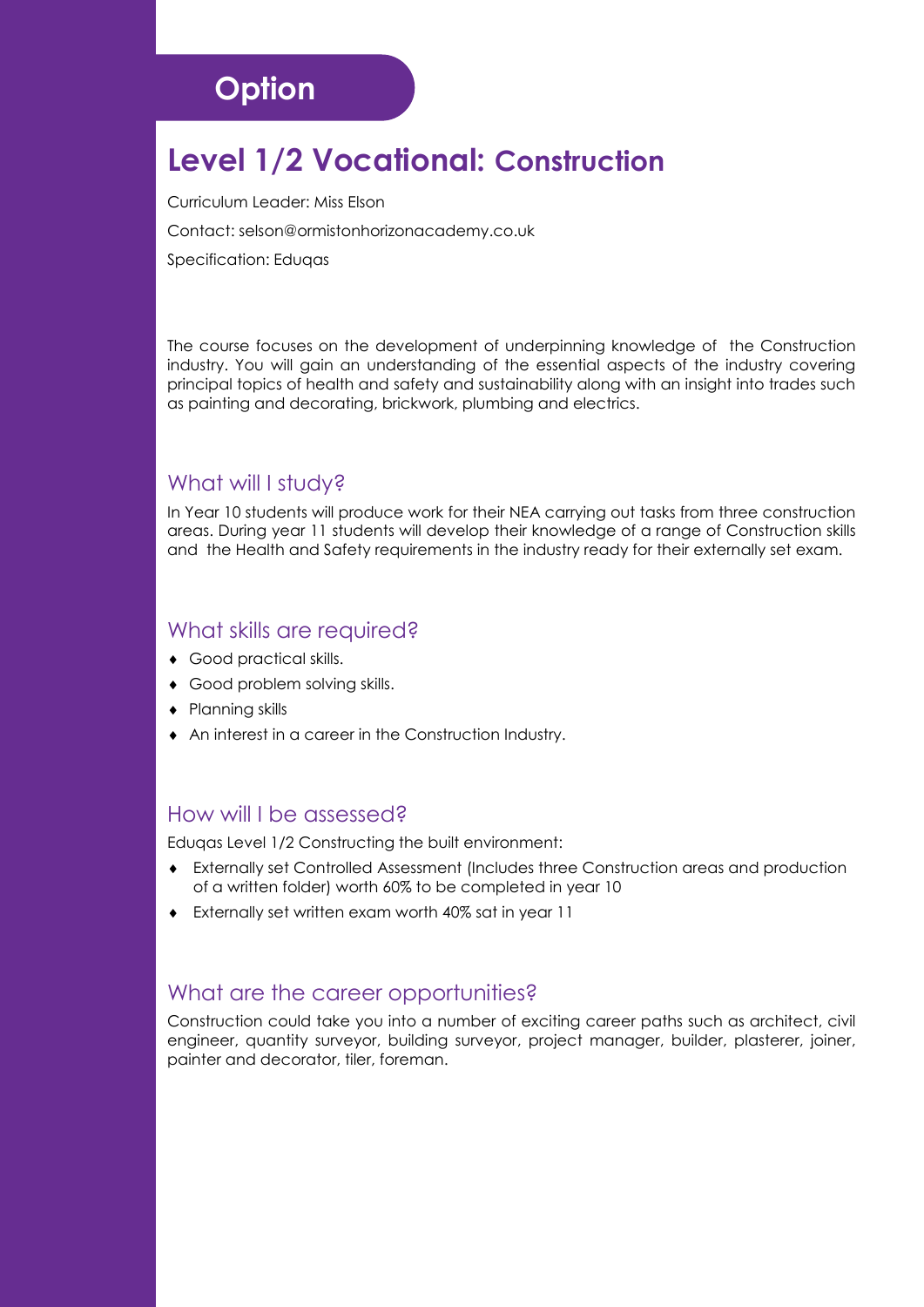# **Voc Performing Arts (Dance)**

Subject Lead: Miss Taylor Contact: jtaylor@ormistonhorizonacademy.co.uk Specification: AQA

### What will I study?

This qualification is the BTEC Tech Award in Performing Arts (Dance Pathway) Level 1/Level 2

#### **Component 1: Exploring the Performing Arts**

In this component you will develop an understanding for the requirements of being a performer in dance across a range of performances and performance styles. You will look at elements such as roles, responsibilities and the application of skills and techniques. You will broaden your knowledge through observing and practically exploring existing performance work.

#### **Component 2: Developing skills and techniques in the Performing Arts**

In this component, you will develop dance performing techniques. You will have the opportunity to specialise as a performer or designer in dance. You will take part in workshops and classes where you will develop technical, practical and interpretative skills through the rehearsal and performance process. You will use existing dance performance and recreate them applying relevant skills and techniques. Throughout your development, you will review your own progress and consider how to make improvements.

#### **Component 3: Responding to a brief**

In this component, you will have the opportunity to respond to a brief. You will be given a brief that outlines the performance and design requirements and that asks you to consider your target audience and to start the creative process by using a stimulus. Working as part of a group, you will develop your ideas for a workshop performance and apply your skills and techniques to communicate your creative intentions to your audience.

#### How will I be assessed?

The is a practical course which is supported by theory. Component 1 will be internally assessed, evidenced via camera and teacher observation. Component 2 is externally assessed.

#### **Component 1: internally assessed assignments - 30%**

Students work will be evidenced via camera and teacher observation, students will also produce a either an extended writing piece, a blog or PowerPoint presentation.

#### **Component 2: internally assessed assignments - 30%**

Students practical performance will be performed and filmed via camera, Students will also be filmed during the rehearsal process to evidence their journey. Students will also produce a log book which evidences students self reflections and improvements.

#### **Component 3: externally assessed - 40%**

Students will have their workshop performance filmed and sent off to the exam board for marking. Students will capture their ideas on planning, development and effectiveness of the production process in a written log under supervised conditions over a period of 3 hours.

### What are the career opportunities?

BTEC Dance provides a suitable foundation for further study within the industry through progression on to further qualifications. This course will be perfect for students who want to develop subject specific skills and communication skills of all kinds. The course will allow them to develop their theory and performance skills or follow the teaching pathway.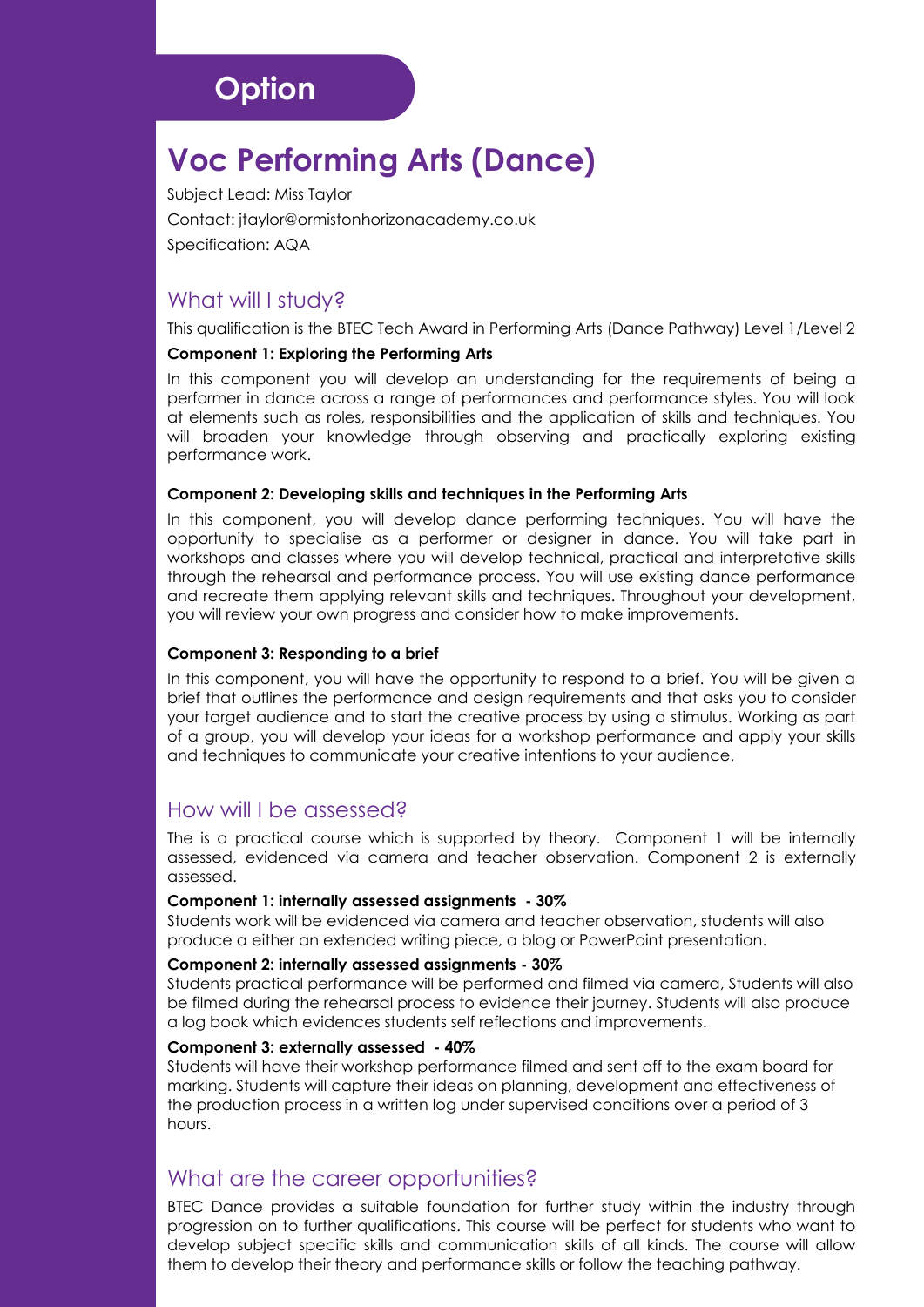# **GCSE Drama**

Subject Lead: Miss Shirley

Contact: mshirley@ormistonhorizonacademy.co.uk Specification: AQA

The course represents a comprehensive and creative scheme that allows students to gain relevant skills, knowledge and understanding of Drama that can be applied to the required work in the assessment units.

The course is designed to cover all the main requirements that contribute to the Drama form and allows students to appreciate what is needed to communicate meaning through Drama.

### What will I study?

**Component 1 (theory):** Understanding Drama 40% of the GCSE

This is a written exam paper taken at the end of the course. Students are assessed on their knowledge and understanding of drama and theatre by studying one play from a choice of six. The paper is divided into three sections and carries a maximum of 80 marks.

**Component 2 part 1:** Devising Drama (theory) 30% of the GCSE

Students produce a written log to accompany their practical performance. The written log is worth 60 marks and can be a maximum of 2,500 words.

**Component 2 part 2:** Devising Drama (practical) 10% of the GCSE

Students must work collaboratively as members of a performance group taking the role of a performer. Performers will create a performance devised from a stimulus. The practical piece holds a maximum of 20 marks.

**Component 3:** Texts in Practice (practical) 20% of the GCSE

This unit introduces students to the content of plays written for the theatre. They will learn how to interpret a play in various ways and understand how a play works in performance. They will perform extracts from an existing play.

### What skills are required?

Students will work imaginatively and creatively in collaborative contexts, generating, developing and communicating ideas. They will consider and explore the impact of social, historical and cultural influences on drama texts and activities and develop a basis for their future role as active citizens in employment and society in general, as well as for the possible further study of Drama.

#### How will I be assessed?

The is both a theoretical and practical course. Assessment is continuous throughout and students will build a working portfolio within the first year of the course and will complete the written exam during the second year of study. Component 1 and 3 are externally assessed, component 2 will be internally assessed, evidenced via submission of coursework and performance to a camera.

Component 1: 80 marks, 40% of GCSE

Component 2: written log 60 marks and practical 20marks, 40% of GCSE

Component 3: 40 marks, 20% of GCSE

### What are the career opportunities?

GCSE Drama provides a suitable foundation for further study within the industry through progression on to further qualifications. This course will be perfect for students who want to develop subject specific skills and communication skills of all kinds. The course will allow them to develop their theory and performance skills or follow the teaching pathway.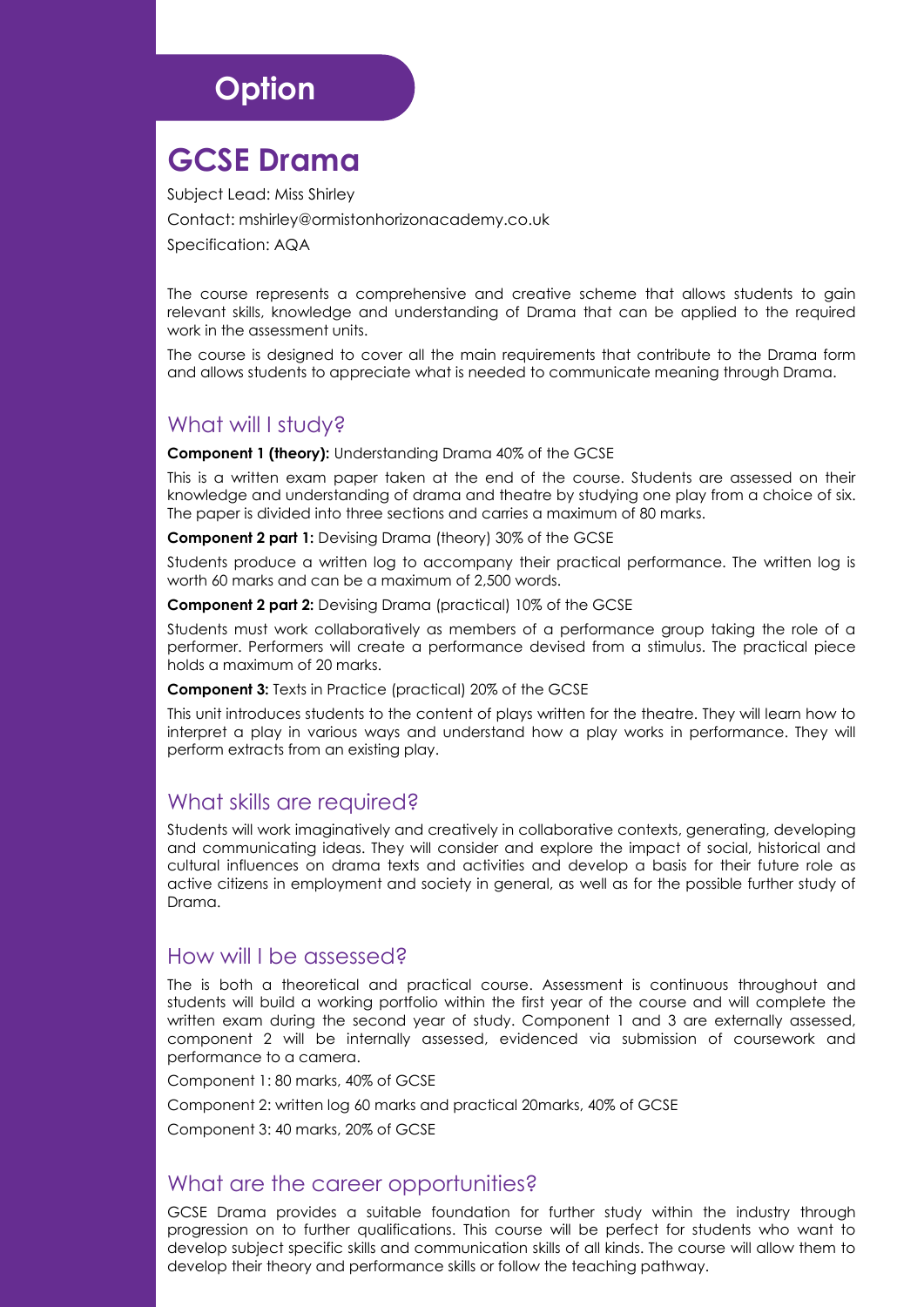## **Level 1/2 BTEC: Enterprise**

Subject Leads: Mrs Lowe & Miss Marriott Contact: lmarriott@ormistonhorizonacademy.co.uk Contact: jlowe@ormistonhorizonacademy.co.uk Specification: Pearson

The Award gives learners the opportunity to develop sector-specific knowledge and skills in a practical learning environment. The main focus is to review an enterprise idea that includes:

- The development of key skills that prove aptitude in planning an enterprise activity, including market research, planning, carrying out financial transactions, communication and problem solving
- The knowledge that underpins effective use of skills, such as the features and characteristics of enterprises and entrepreneurs, and the internal and external factors that can affect the performance of an enterprise.

#### What will I study?

The course is made up of three components: two internally assessed and one that's externally assessed. The three-block structure, explore, develop and apply, has been developed to allow students to build on and embed their knowledge.

#### What skills are required?

This qualification builds on the content, knowledge and skills developed in the Key Stage 3 Program of Study for Computer Science. Students should be encouraged to keep up-todate with emerging technology as part of their learning experience.

#### How will I be assessed?

Assessment is designed so that students can build on what they learn, and develop their assignment skills, as they move through the course.

### What are the career opportunities?

A Levels as preparation for entry into higher education in a range of subjects. Can lead to the study at Level 3, such as a BTEC National in Enterprise and Entrepreneurship, which prepares them to enter employment or apprenticeships, or to move on to higher education by studying a degree in the business sector.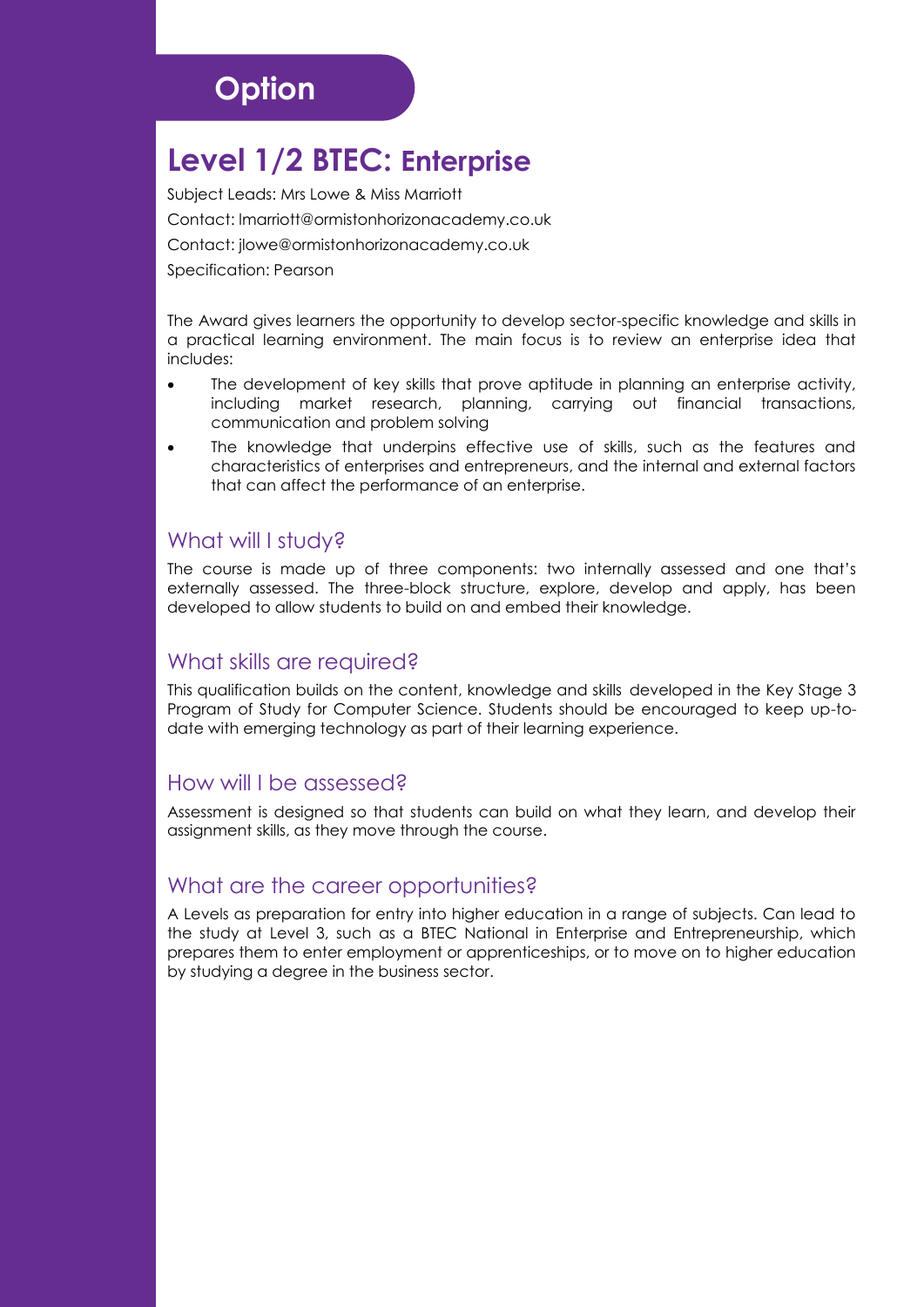# **Level 1/2 Vocational: Creative iMedia**

Subject Leads: Mrs Lowe & Miss Marriott Contact: lmarriott@ormistonhorizonacademy.co.uk Contact: jlowe@ormistonhorizonacademy.co.uk Specification: OCR

The Creative iMedia qualification equips students with the wide range of knowledge and skills needed to work in the creative digital media sector. They start at pre-production and develop their skills through practical assignments as they create final multimedia products.

### What will I study?

The mandatory units of pre-production and creating digital graphics underpin the qualification and reflect key industry skills. The pre-production skills unit is assessed through an examination and contributes 25% of the marks.

#### **Unit R081: Pre-production skills**

This first unit underpins the other learning in this qualification. Students will learn about how to plan preproduction effectively, including understanding of client requirements and reviewing pre-production briefs. They will use this knowledge in the optional units when they develop their own media products. This unit also provides excellent transferable skills such as project planning, which will be useful in a wide variety of contexts.

#### **Unit R082: Creating digital graphics**

Digital graphics are a key part of most digital products and this mandatory unit will help support the other optional units in the suite. Students will learn the basics of digital graphics editing for the creative and digital media sector, considering client requirements that they learnt about in R081.

#### **Unit R085: Creating a multipage website**

This unit enables students to understand the basics of creating multipage websites. Students will use their creativity to combine components to create a functional, intuitive and aesthetically pleasing website against a client brief. R089: Creating a digital video sequence Digital video is used in a range of products like games, websites or television productions. Students will explore uses of video products and then plan and produce a digital video sequence to meet a client's brief.

#### What skills are required?

Learners who are taking this course should normally have followed the KS3 Programme of Study in Computer Science.

#### How will I be assessed?

- Unit R081: Pre-production skills Written paper, 1 hour 15 minutes 60 Marks
- R082: Creating digital graphics Centre assessed task, OCR moderated 60 Marks
- R085: Creating a multipage website Centre assessed task, OCR moderated 60 Marks
- R089: Creating a digital video sequence Centre assessed task, OCR moderated 60 **Marks**

### What are the career opportunities?

Cambridge Nationals in Creative iMedia are media-sector focused, including film, television, web development, gaming and animation, and have IT at their heart. This qualification is useful to students intending to follow Level 3 courses in media and IT. Examples include Cambridge Technical IT or Media courses, Media Studies and the Apprenticeship Framework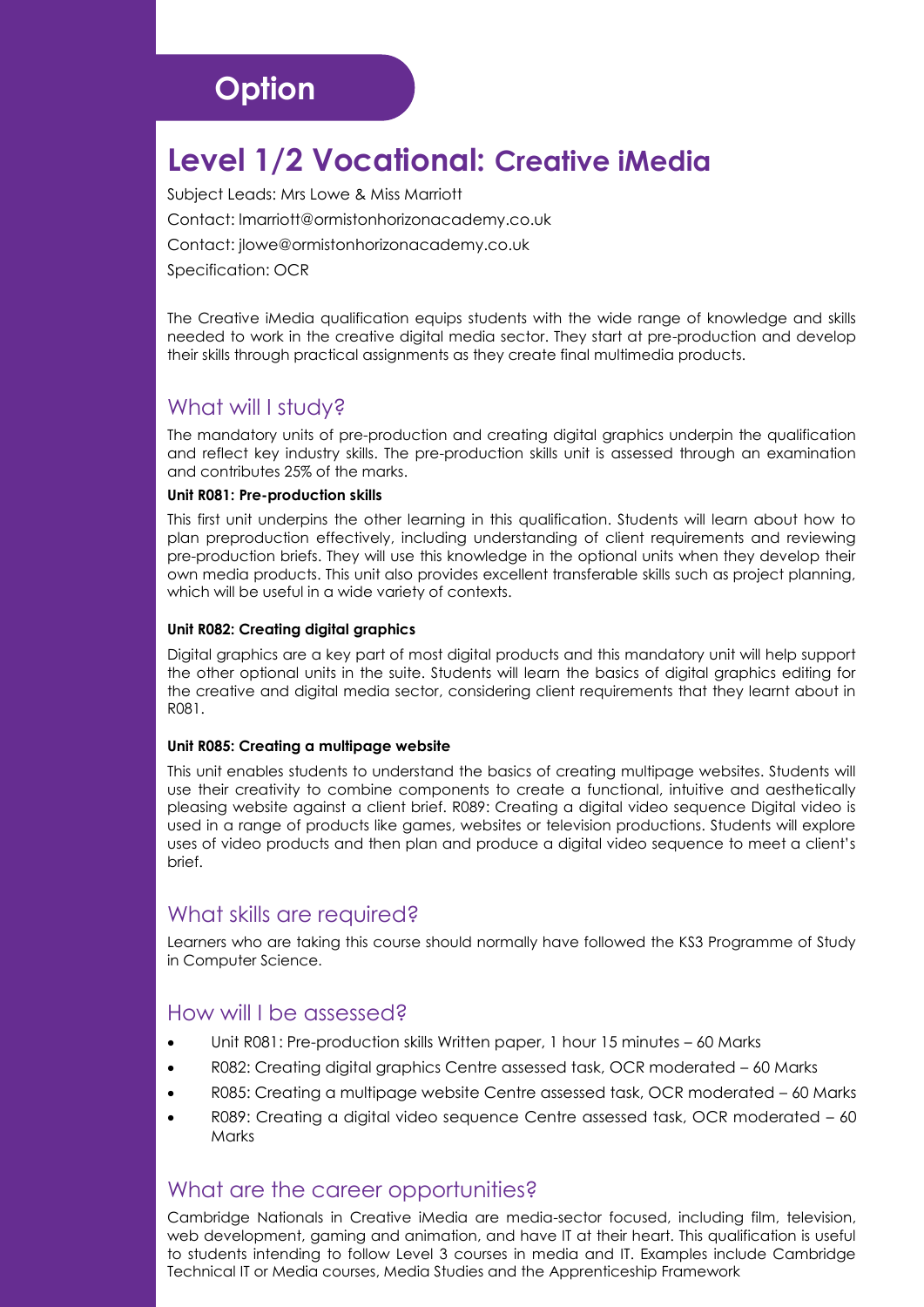# **GCSE Psychology**

Subject Lead: Mrs Harris

Contact: jharris@ormistonhorizonacademy.co.uk Specification: AQA

Psychology is the scientific study of the mind and how it influences our behaviour. It is about understanding what makes people tick and how this understanding can help us address many of the problems and issues in society today.

The course introduces students to the fundamentals of Psychology; looking at how and why people do things, and the evidence behind these claims. This course in particular focuses on how thought processes influence behaviour and how social situations affect a person's behaviour.

Through taking GCSE Psychology, students will develop skills in critical analysis and independent thinking and will carry out and learn how to conduct scientific and ethical research on human participants.

### What will I study?

#### **Unit 1: Cognition and Behaviour.**

Memory, Perception, Development and Research Methods

#### **Unit 2: Social Context and Behaviour.**

Social Influence, Language, Thought and Communication, Brain and Neuropsychology, Psychological Problems

#### What skills are required?

Candidates must have an interest in people and why people behave the way they do. They must be able to analyse text and theories, and also question why. Due to the nature of the course, good English, Maths and Science skills would also be desirable.

#### How will I be assessed?

Assessment is 100% examination. There are two examination papers each lasting 1 hour 45 minutes.

The examination questions include multiple choice, short answer and essay based questions.

### What are the career opportunities?

Psychology would allow you access to study a range of subjects at College and University, such as: Psychology, Sociology, Global Studies, Forensics, Criminology and Law. In the field of work you could work as a psychologist, in the healthcare industry, personnel management, marketing, criminal justice, teaching, and sales.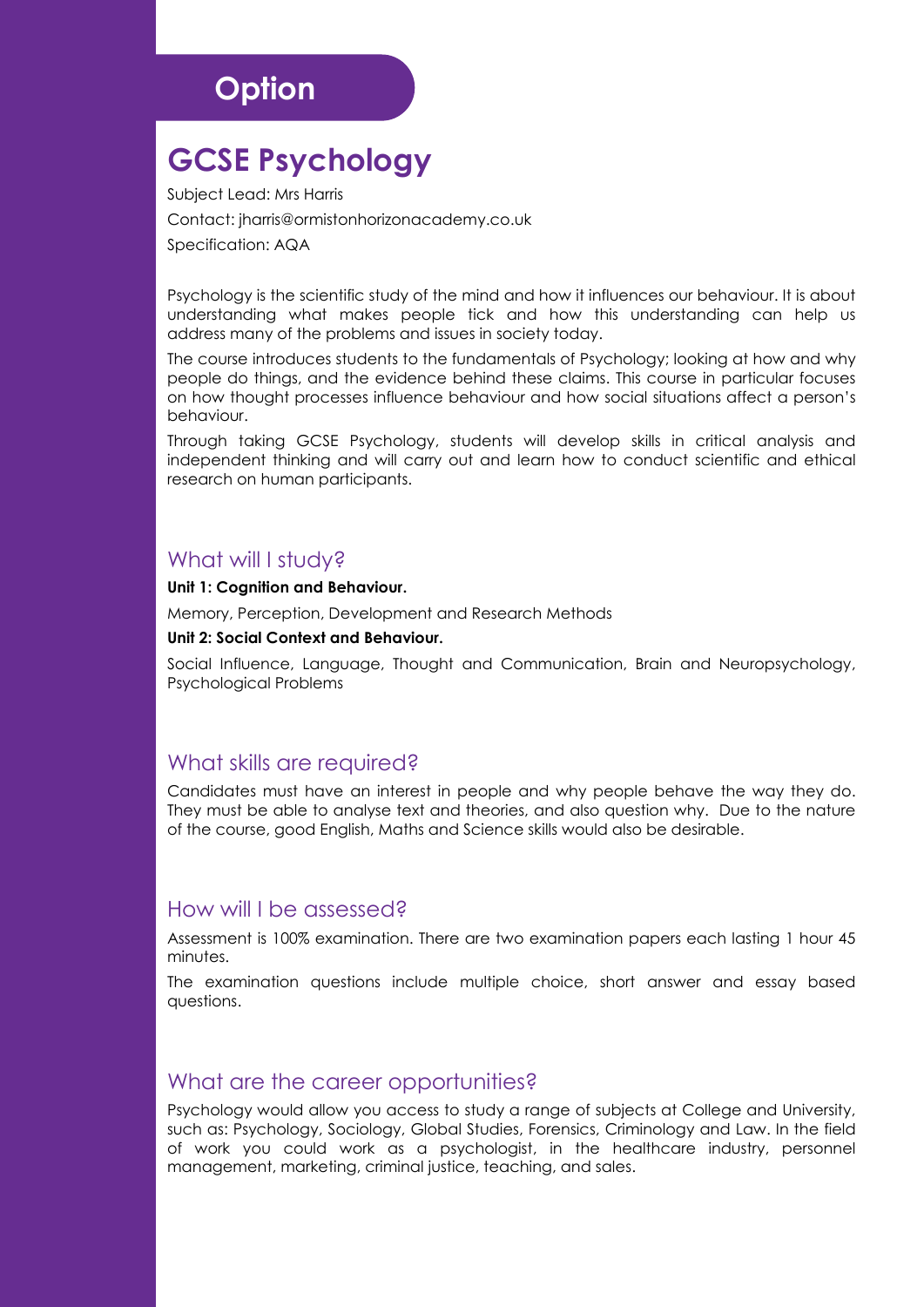# **Level 1/2 BTEC: Health and Social Care**

Curriculum Leader: Mrs Walters Contact: nwalters@ormistonhorizonacademy.co.uk Specification: Pearson

Health and Social Care is an exciting vocational BTEC award that is based on real life. Topics covered are relevant to the world of work, in particular the care sector. Students taking this option need a mature and responsible attitude towards learning as independent study and research into social issues such as drugs, poverty and personal relationships are an important part of the curriculum. As a subject discipline, Health and Social Care (HSC) combines elements of sociology, biology, nutrition, law, and ethics.

Study of this subject at KS4 will complement GCSE study through providing an opportunity for practical application alongside conceptual study. There are also strong opportunities for post-16 progression in this sector.

#### What will I study?

Students will complete 3 components (units):

- Human Lifespan Development
- ◆ Health and Social Care Services and Values
- ◆ Health and Wellbeina

Qualification of the award is reliant upon completion of all controlled assessments – coursework and exam components.

#### What skills are required?

- ◆ An interest in Health & Social Care sectors
- Ability to work independently on assignment briefs and research tasks
- ◆ Good practical skills
- An ability to organise time and controlled assessment in order to meet strict deadlines
- Ability to complete **written** assessments

#### How will I be assessed?

The course is assessed through a combination of internally and externally assessed units. Building on the rigorous assessment standards expected of BTEC qualifications, the new BTEC Tech Award in Health and Social Care includes an externally assessed synoptic paper (exam) making up 40% of the award. There are also two internally assessed coursework components that are completed under controlled conditions.

#### What are the career opportunities?

Opportunities to work within the Health & Social Care sectors could include jobs such as: Nurses, Midwife, Doctors, Dentist, Social Worker, Teacher, Carer, Child Minder, Dietitian, Occupational Therapist, Physiotherapist, Surgeon and many more.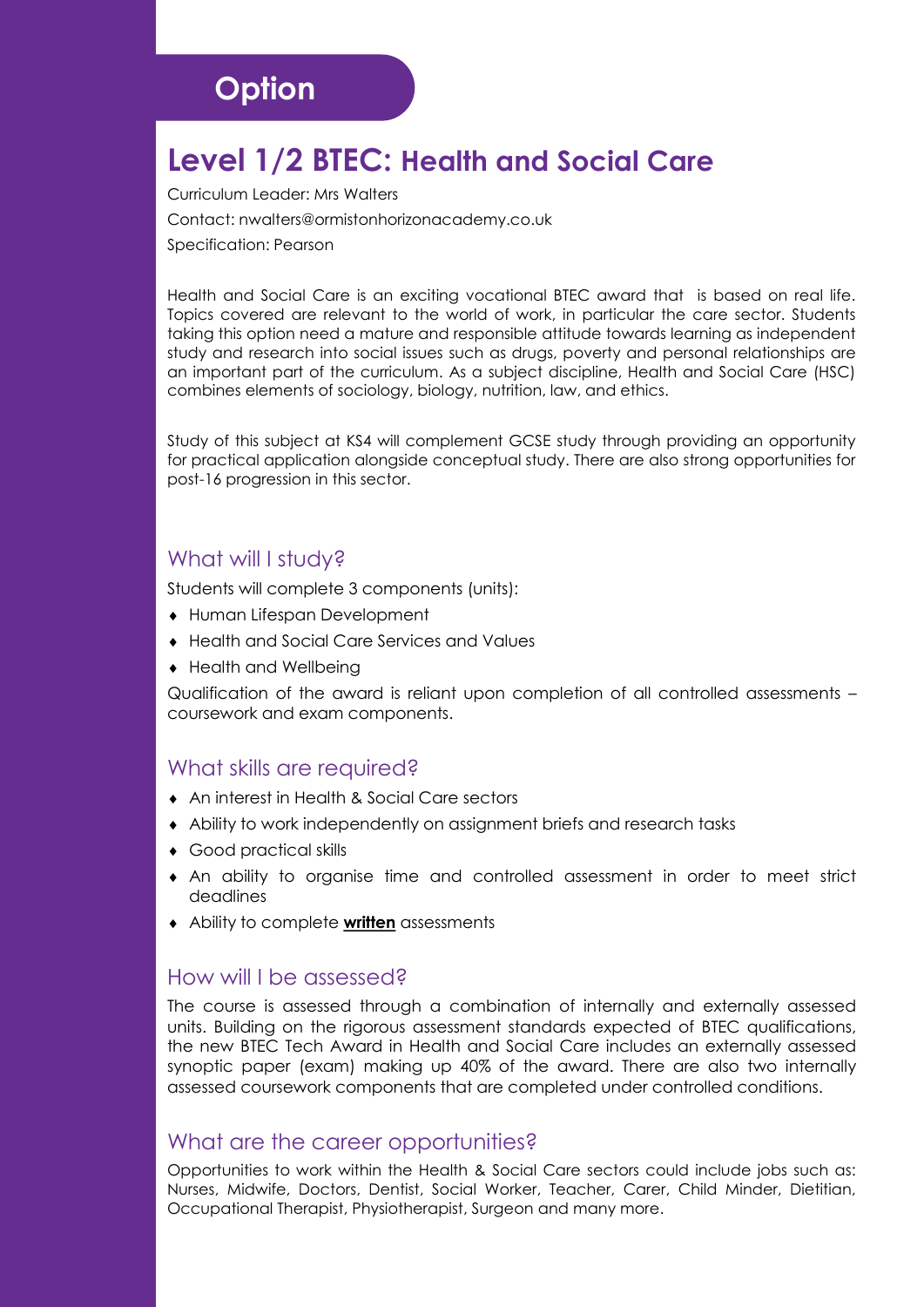# **Level 1/2 BTEC: Child Development**

Curriculum Leader: Mrs Walters Contact: nwalters@ormistonhorizonacademy.co.uk Specification: Pearson

Child development offers students an interesting and stimulating program of study. Candidates will have the opportunity to develop their knowledge and understanding of children's needs and development from the ages of 0-5 years. The skills and knowledge required will be relevant and transferable to other settings, providing enhanced career opportunities and a satisfying course of study for candidates of various ages and backgrounds. In the UK, there are approximately 2 million childcare places for children aged under five and many different types of early years settings, ranging from childminders and nannies, to nurseries, crèches and preschools.

### What will I study?

Students will complete 3 components (units):

**Component 1: Children's Growth and Development** – In this component, students will learn about the characteristics of children's development from birth to 5 years old, whilst also exploring factors that affect growth and development.

**Component 2: Learning Through Play** – In this component, students learn about how children play and will demonstrate how children's learning can be supported through play.

**Component 3: Supporting Children to Pay, Learn and Develop** – In this component, students will investigate individual circumstances that may impact on learning and development. They will also look at the safe environments to support play, learning and development in children aged from birth to 5 years; adapting play where needed to promote inclusive learning and development.

Qualification of the award is reliant upon completion of all controlled assessments – coursework and exam components.

#### What skills are required?

Ability to work independently on assignment briefs and research tasks

Good practical skills

An ability to organise time and controlled assessment in order to meet strict

deadlines

Ability to complete written assessments

#### How will I be assessed?

The course is assessed through a combination of internally and externally assessed units. Building on the rigorous assessment standards expected of BTEC qualifications, the new BTEC Tech Award in Child Development includes an externally assessed synoptic paper (exam) making up 40% of the award. There are also two internally assessed components, each having 2 coursework assignments that are completed under controlled conditions.

#### What are the career opportunities?

Career opportunities leading from child development qualifications include preschool teachers, childcare directors, nursery nurse, childminding etc. Many skills gained from the course are also transferable to other job roles within the Health and Social Care sectors such a paediatric nurse, paediatrician, social workers, playgroup organisers, health visitors and many more.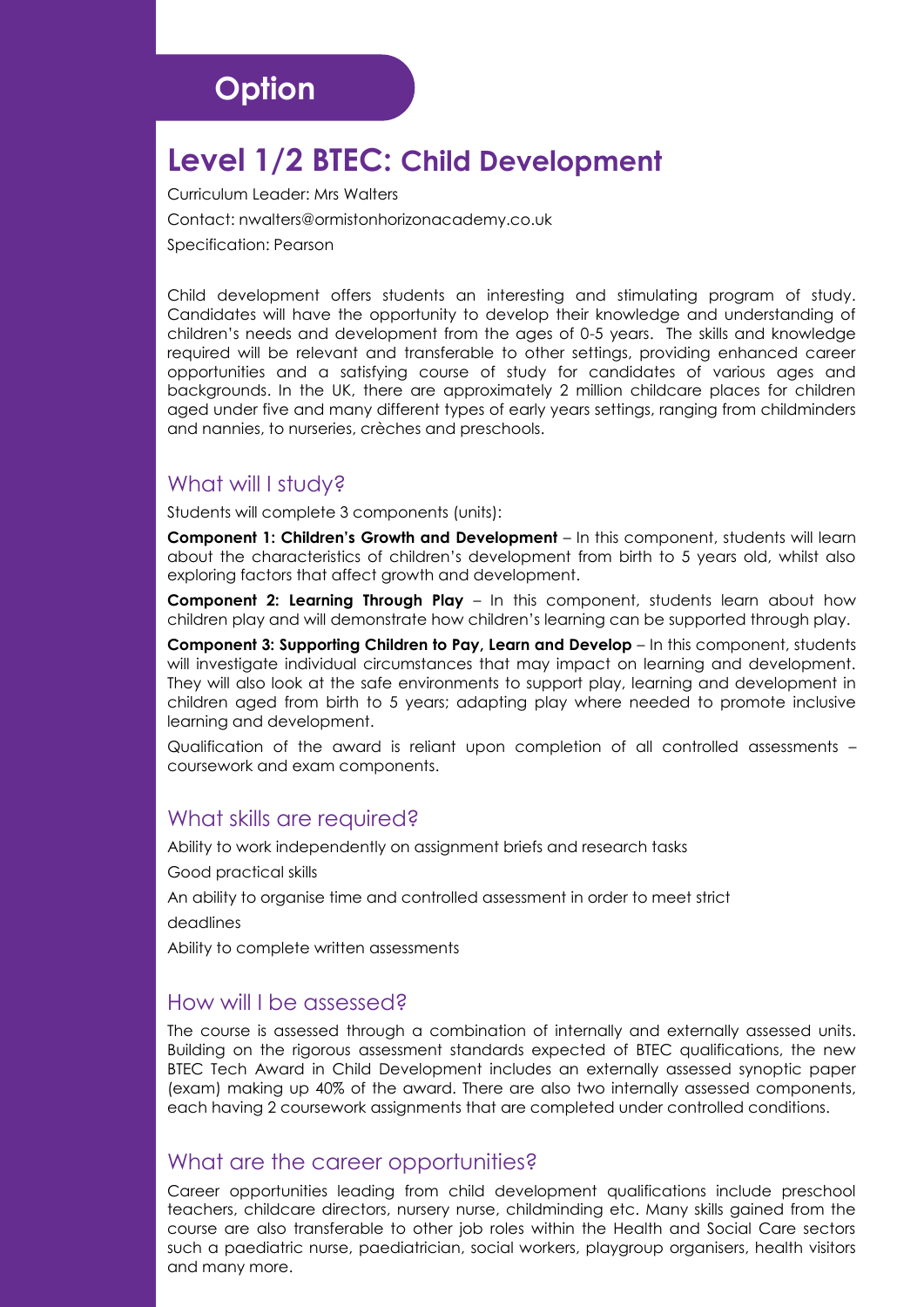# **Level 1/2 BTEC: Music**

Curriculum Leader: Mr Johnson Contact: mjohnson@ormistonhorizonacademy.co.uk Specification: Pearson

### What will I study?

This qualification is the Edexcel BTEC Level 2 First Award.

The **two core units** recognise the importance of knowledge about music for anyone wanting to be successful in the industry.

**Unit 1: The Music Industry** – which provides an overview of the industry, particularly focusing on the shape of the modern industry and covering the emergence of the role of the selfemployed producer, performer and promoter.

**Unit 2: Managing a Music Product** – which covers essential aspects for progression. This unit looks at the development a music product. As well as providing a vehicle for demonstrating skills and learning, it also introduces the role of planning and promotion in the management of a music product. Learners can base their work on a live concert, event, a CD or online product, providing opportunities for both music performers and technologists.

The optional specialist units offered within this qualification build on the core and provide learners with an opportunity to develop a wider understanding of the music industry.

#### **Learners will be able to select their two optional specialist units from**:

**Unit 5:** Introducing Music Performance – which enables learners to develop their skills as performers for progression to the next stage of their education or training, as well as developing their technique and reflective practice.

**Unit 7:** Introducing Music Sequencing – which enables learners to use ICT for music making, giving them a valuable vocational skill as well as a grounding in a fundamental aspect of music making in the workplace.

#### How is the course assessed?

The Edexcel BTEC Level 2 First Award in Music includes an externally assessed unit in the core. This will assist learners as they progress either into higher levels of vocational learning, or to academic qualifications, by providing independent evidence of learning and progression alongside the portfolio-based assessment.

The remaining units are internally assessed with a Pass/Merit/Distinction. Internal assessment enables learners to receive feedback on their progress throughout the course as they gather and provide evidence towards meeting the unit assessment criteria. learners should be encouraged to take responsibility for their own learning and achievement, taking account of the industry standards for behaviour and performance.

### What are the career opportunities?

Careers could include: Performance- i.e. Session player/Music Business, Agent, Manager/ Music Technology – Sound/Light Engineer/Music Education – Teacher, Lecturer etc.